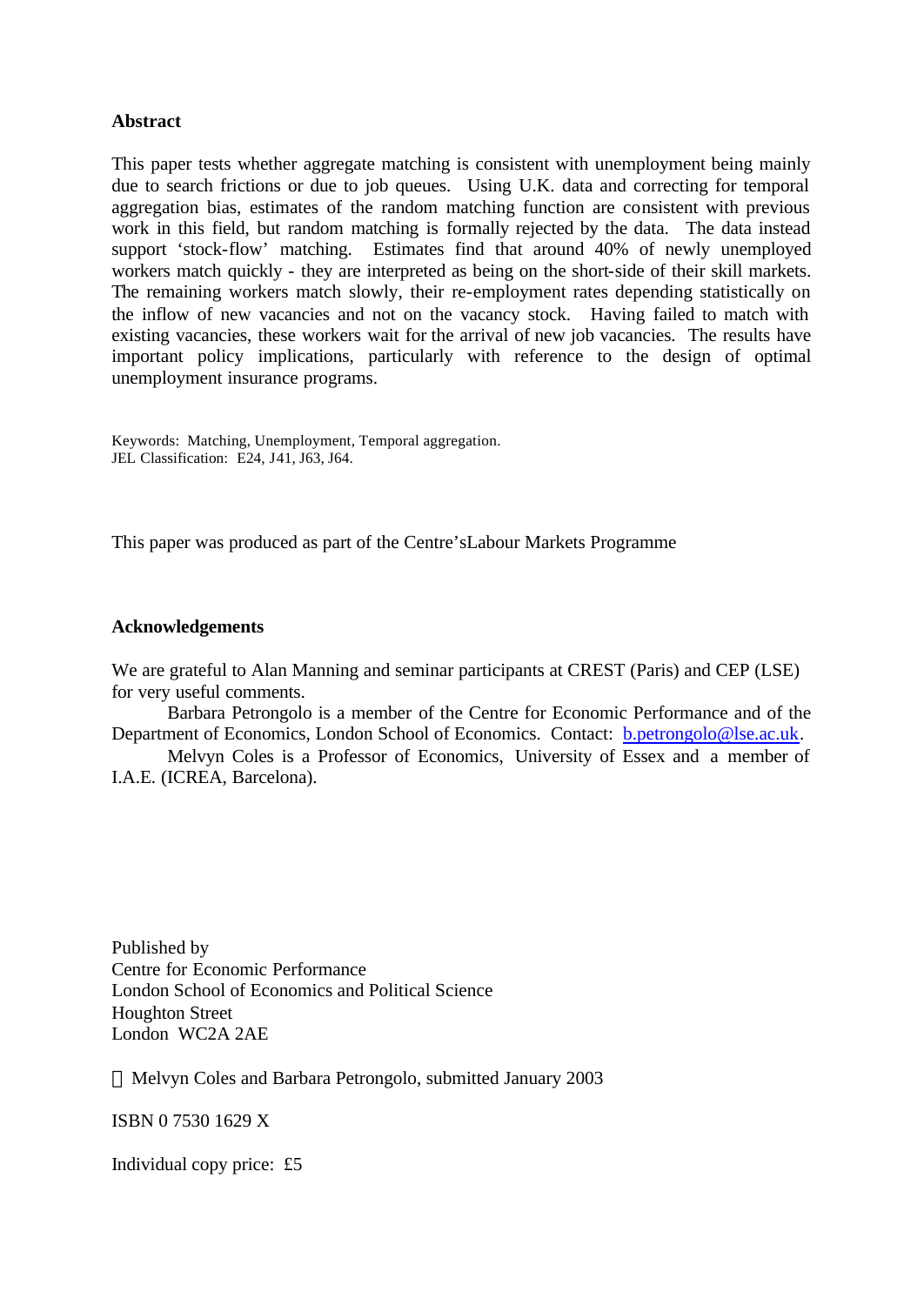# **A Test Between Unemployment Theories Using Matching Data**

## **Melvyn Coles and Barbara Petrongolo**

## **June 2003**

| 1. |                                 | Introduction                                                                                                           |                      |  |
|----|---------------------------------|------------------------------------------------------------------------------------------------------------------------|----------------------|--|
| 2. |                                 | The Empirical Framework                                                                                                | 5                    |  |
| 3. | <b>Temporal Aggregation</b>     |                                                                                                                        |                      |  |
| 4. | 4.1<br>4.2<br>4.3               | Identification with Temporally Aggregated Data<br><b>Random Matching</b><br><b>Stock-Flow Matching</b><br>Job Queueing | 8<br>8<br>10<br>11   |  |
| 5. | Estimation<br>5.1<br>5.2<br>5.3 | The Data<br>Results<br>The Results Using HP Filtered Data                                                              | 11<br>12<br>16<br>22 |  |
| 6. |                                 | Conclusion                                                                                                             | 25                   |  |
|    | References                      |                                                                                                                        | 29                   |  |

The Centre for Economic Performance is financed by the Economic and Social Research Council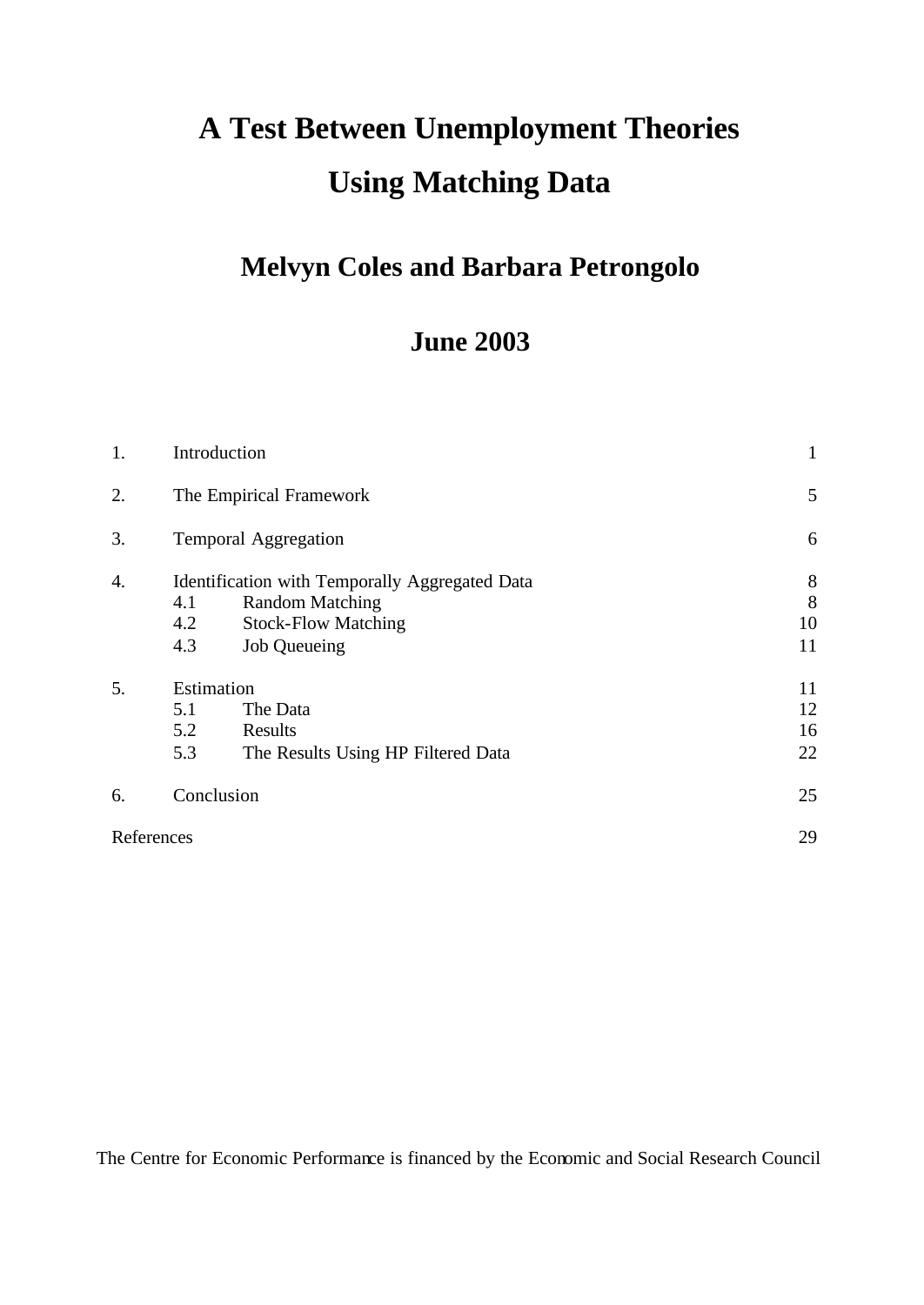## 1 Introduction

The aim of this paper is to develop a test using matching data which identifies whether aggregate matching is consistent with unemployment being mainly due to matching frictions (as described by the matching function literature) or due to job queues. The issue is important as optimal labor policy as implied by the matching framework (e.g. Pissarides (2000)) is quite different to that implied by an efficiency wage model (e.g. Shapiro and Stiglitz (1984)).

The test distinguishes between the two approaches by identifying the extent to which aggregate re-employment rates are driven by the inflow of new vacancies. For example, both the random matching and the directed search approaches (e.g. Montgomery (1991), Acemoglu and Shimer (1999), Burdett, Shi and Wright (2001)) assume the re-employment rate  $\lambda$  of an unemployed worker depends on the contemporaneous stocks of vacancies V and unemployed job seekers U in the market; i.e.  $\lambda = \lambda(V, U)$ . In contrast, job queues suggest that unemployed job seekers are on the long side of the labour market. If  $v$  denotes the inflow of new vacancies then frictionless matching, as described in Shapiro and Stiglitz (1984), implies  $\lambda U = v$ , where the outflow of the U unemployed workers equals the inflow of new vacancies. This implies an average re-employment hazard rate of the form  $\lambda = v/U$  which, critically, depends on the inflow of new vacancies  $v$  rather than on the current vacancy stock  $V$ . The tests developed here rely on the fact that the stock of vacancies  $V$  and the inflow of new vacancies v have quite different time series properties.

In implementing this test, this paper notes that the econometric framework is trying to identify a continuous time matching process while using time series data which record the matching rate as total matches over each month.<sup>1</sup> We show the underlying matching process can be identified for two particular cases; (a) random matching, where the stock of vacancies matches with the stock of unemployed job seekers, and (b) stock-flow matching, which we now describe.

<sup>1</sup>Typically such temporal aggregation of the data is ignored in the matching literature, though it has been noted that ignoring such aggregation effects introduces a potential bias (see Burdett et al (1994), Berman (1997), Gregg and Petrongolo (1997) and also Petrongolo and Pissarides (2001) for a recent survey).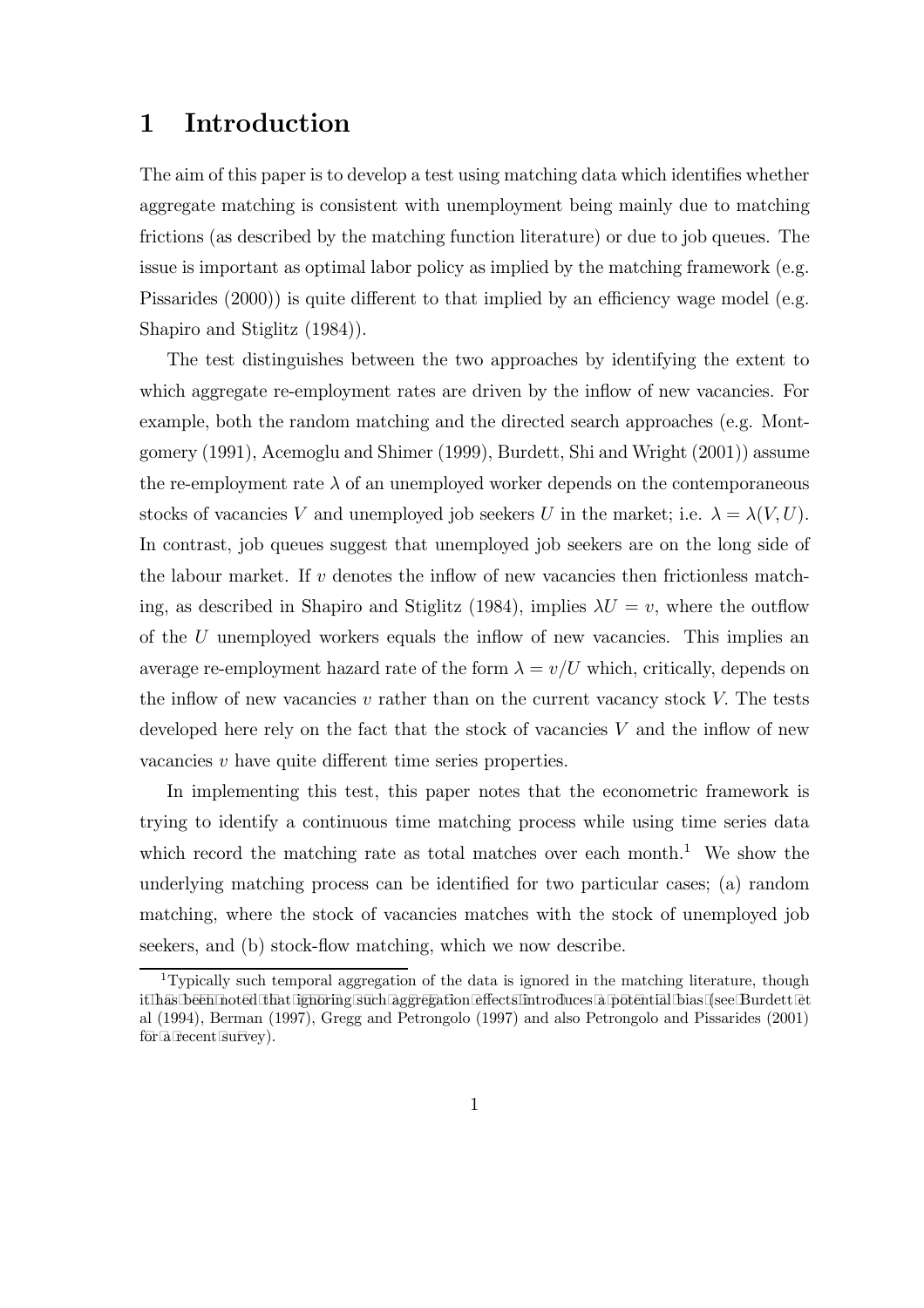The stock-flow matching literature (e.g. Taylor (1995), Coles and Smith (1998), Coles and Muthoo (1998), Coles (1999), Gregg and Petrongolo (1997), Lagos (2000)) assumes that workers do not search randomly for vacancies. Instead the unemployed have a fairly good idea about where to look for suitable vacancies - they may check newspapers and professional journals for advertised vacancies, contact employment agencies (both public and private) or ask friends and relatives. As in the directed search literature, the stock-flow matching approach assumes the polar case that workers are fully informed on all vacancies currently on the market. Unlike the directed search approach, however, vacancies and workers are assumed to be heterogeneous, and workers can submit multiple job applications. This generates a simple sampling effect: a newly unemployed worker keeps applying for jobs from the current vacancy stock until either the worker is offered a job (and the worker accepts it) or the current stock of vacancies is fully sampled and the worker has found none suitable. In that latter case, the worker is left waiting for suitable new vacancies to come onto the market. This generates "stock-flow" matching where the stock of (longer-term) unemployed workers wait to match with the inflow of new vacancies, while the inflow of newly unemployed workers potentially matches with the current vacancy stock.

A crucial aspect of stock flow matching is that there is unobserved heterogeneity across vacancies and unemployed job seekers. Stock-flow matching implies an econometric specification where some proportion  $p$  of newly unemployed workers are on the short side of their respective submarket and so match quickly. The remaining proportion  $1 - p$  are on the long-side and must wait for a suitable vacancy to enter the market. These latter workers match at an average rate  $\lambda = \lambda(v, U)$ , which depends on the inflow of new vacancies, with crowding out by competing unemployed job seekers. Also note this stock-flow matching approach is a straightforward generalisation of the efficiency wage literature with identical workers; e.g. Shapiro and Stiglitz (1984) which implies equilibrium matching rates  $p = 0$  and  $\lambda = v/U$ .

This paper therefore nests the standard matching function approach and the stockflow matching approach within a single econometric framework and so tests between them. Distinguishing between the two approaches requires vacancy inflow information. Unfortunately such data is not available for the United States where inches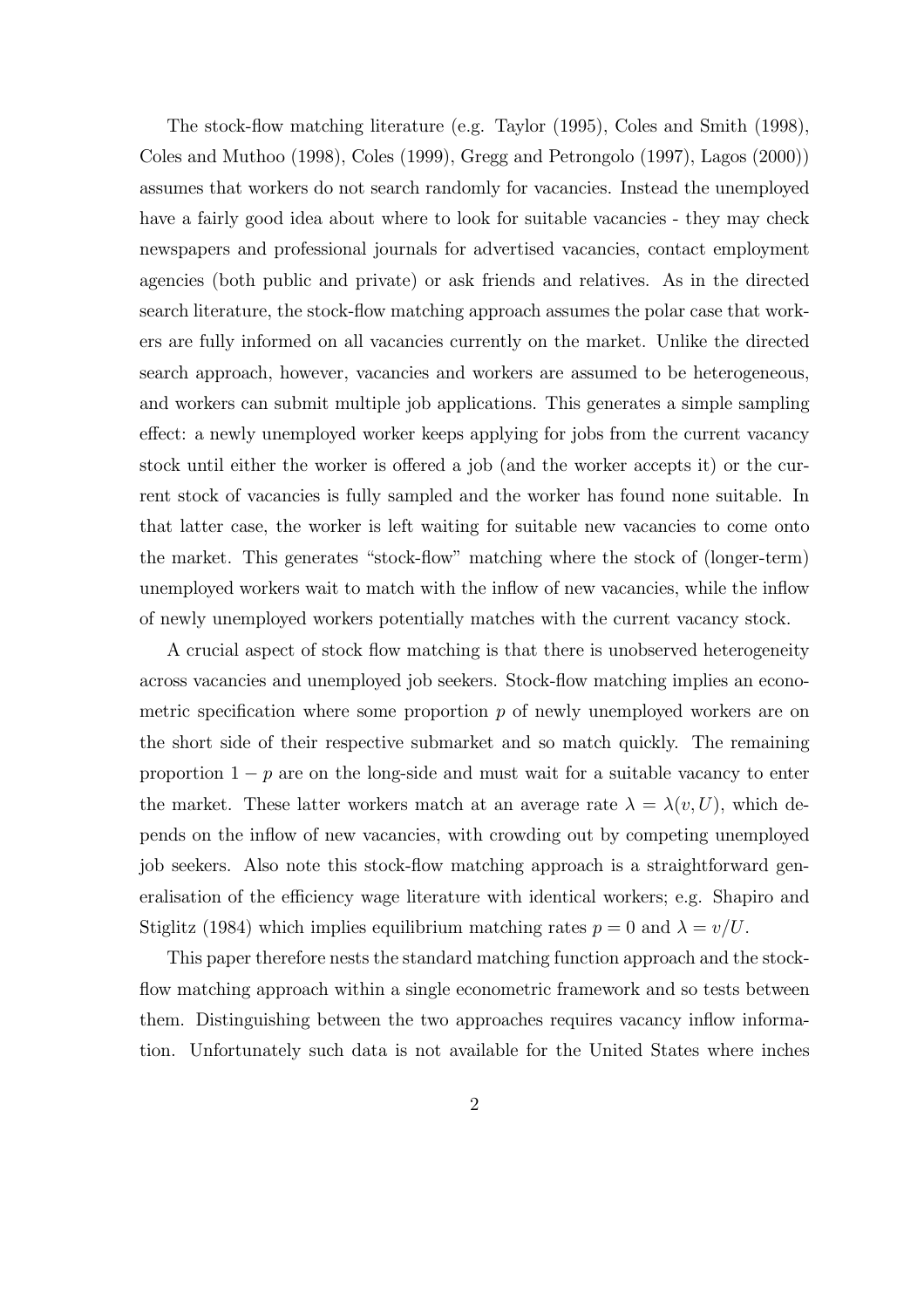of help-wanted advertisements are used to measure vacancies and there is no information on whether a particular job advertisement is new or is a re-advertisement. Job Center data in the United Kingdom, however, provides this flow information for the U.K. labor market. Nevertheless even though the results presented are based on U.K. information, the Conclusion uses the resulting insights to provide a useful re-interpretation of U.S. matching data.

The paper is structured as follows. The first section shows how to control econometrically for temporal aggregation of the data. The issue being that even with pure random matching, the total number of matches over any given month is directly correlated with the inflow of new vacancies during that month. Taking temporal aggregation of the data into account requires constructing suitable 'at risk' measures of the monthly stock of vacancies and unemployed job seekers. In particular, the appropriate 'at risk' measure for vacancies is a weighted sum of the initial stock of vacancies and the number of new vacancies that enter within the month. Those 'at risk' measures are estimated using standard Maximum Likelihood techniques.

Based on U.K. matching data for the period 1985-99, there are two sets of results. The first set estimates the identifying equations assuming random matching and compares them to results obtained using OLS. Assuming a standard Cobb-Douglas specification,  $\lambda = a\overline{U}^{\alpha}\overline{V}^{\beta}$  where the bars denote 'at risk' measures, we first establish that ignoring temporal aggregation of the data leads to a large downward bias on the estimated vacancy coefficient. The intuition is that the stock of vacancies at the start of the month is a poor proxy for the total number of vacancies at risk over the month - there is high vacancy turnover within the period of a month, where the average duration of a vacancy is only 3 weeks. Measurement error implies that an OLS estimate of the vacancy parameter  $\beta$  is downward biased (the actual estimate is around 0.3, which is consistent with Pissarides (1986) who uses related data for the U.K.). Instead using MLE techniques to identify the appropriate 'at risk' measures for vacancies and unemployment gives a much better fit of the data, the hypothesis of constant returns to matching is accepted and the estimate for  $\beta$  is around one half (and  $\alpha = -\beta$ ). These latter results are consistent with much of the previous work in this field (e.g. Blanchard and Diamond (1989)) and are those typically used for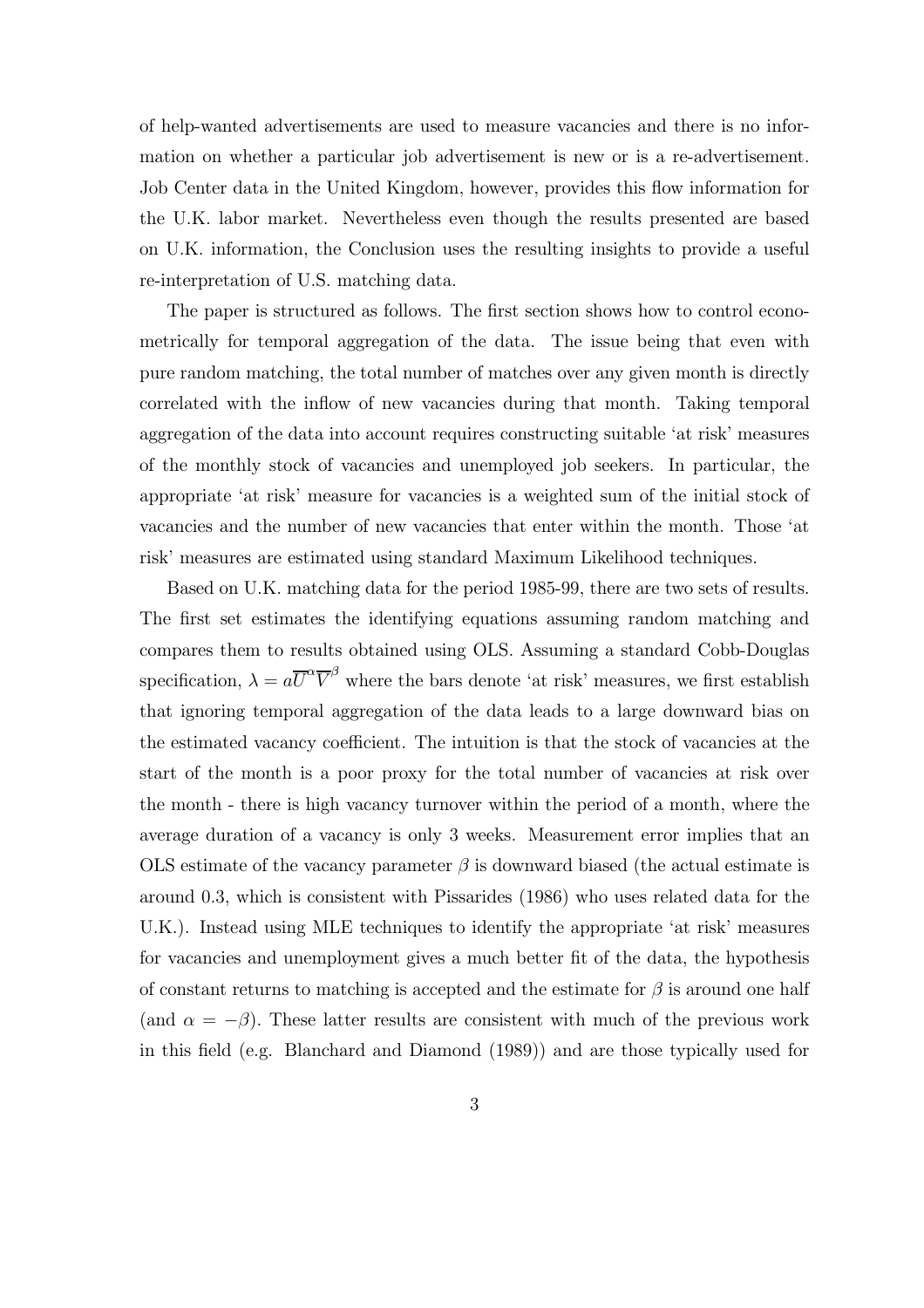calibration exercises.

But given we control econometrically for temporal aggregation of the data, the critical over-identifying restriction is that the inflow of new vacancies, v, should not have any additional explanatory power for  $\lambda$ . We find that including vacancy inflow v in the econometric specification for  $\lambda$  not only much improves the overall fit and is highly significant, the vacancy stock parameter becomes insignificant and wrongsigned. The inflow of new vacancies therefore plays a more direct role on observed matching rates than is consistent with random matching.

This result is perhaps not overly surprising given other features of the U.K. labor market. For example the average uncompleted spell of unemployment had mean value of around 14 months during this period. It seems unlikely that such extended spells of unemployment could be due to matching frictions alone. Furthermore, approximately 30% of all new vacancies posted in U.K. Job Centers are filled on the first day. Coles and Smith (1998) also establish that the re-employment probabilities of those unemployed for more than one month in the U.K. are highly correlated with the inflow of new vacancies and uncorrelated with the stock. Together these facts strongly suggest stock-flow matching - the stock of longer-term unemployed workers chase new vacancies as those vacancies come onto the market. Unfortunately the estimates of Coles and Smith (1998) are flawed as they ignore temporal aggregation effects and their dependent variable is constructed from right hand side conditioning variables. The MLE approach developed here corrects for both of these defects.<sup>2</sup>

The second set of results estimate the identifying equations assuming stock-flow matching. Estimates reported in Table 4 find  $p \approx 0.5$  and is highly significant. Although unemployment rates for this period were rather high, this estimate implies that around half of newly unemployed workers have skills in relatively short supply and quickly find work. Estimates of the matching rates of the longer term unemployed, using functional form  $\lambda = av^{\beta} \overline{U}^{\alpha}$ , imply  $\beta$  close to one and constant returns to matching; i.e.  $\alpha = -\beta$  and so  $\lambda = \lambda(v/U)$ . The overall fit is also significantly better than for the random matching specification.

These results have important policy implications. For example assuming all unem-

<sup>&</sup>lt;sup>2</sup>Also see Gregg and Petrongolo  $(1997)$ .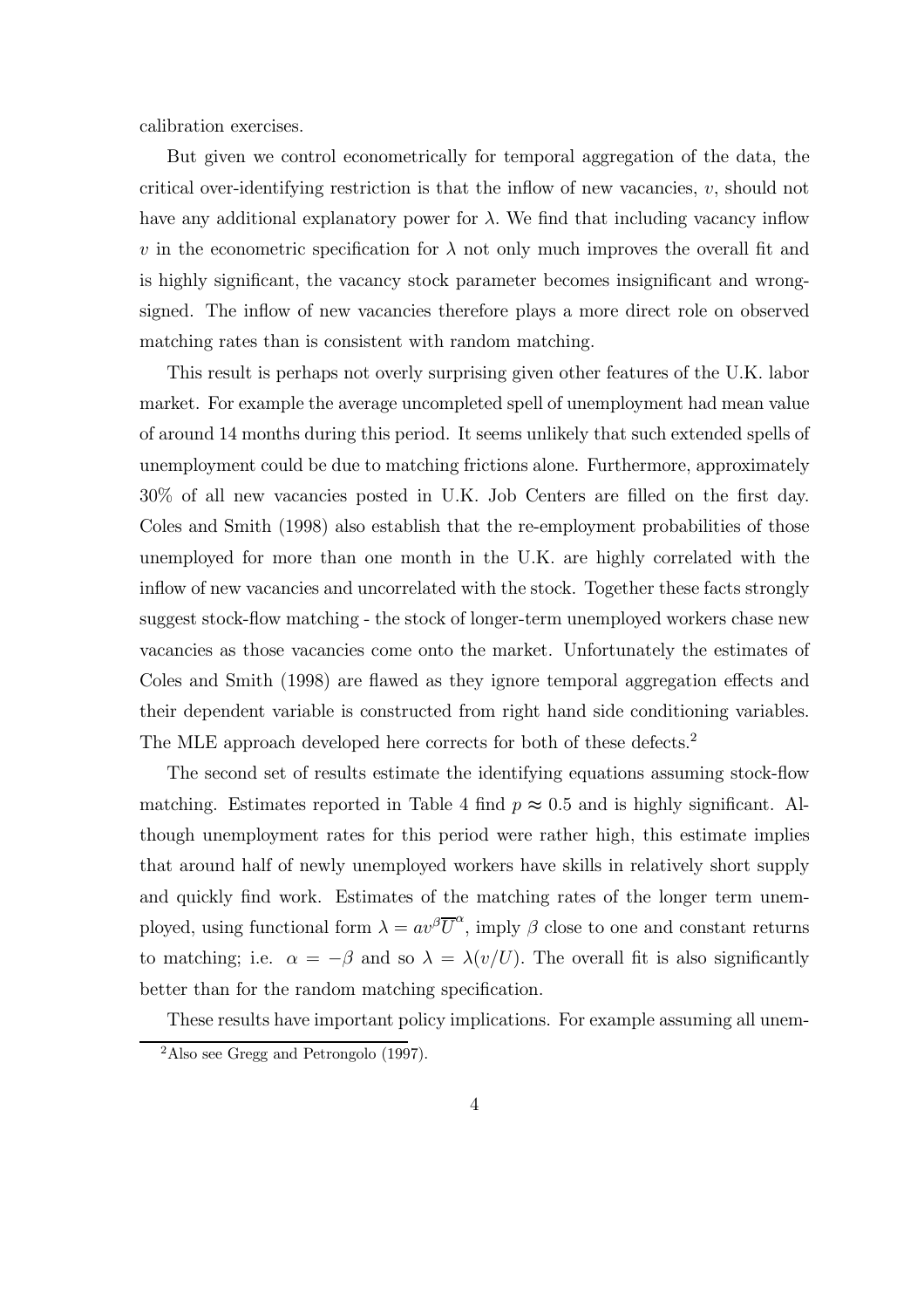ployment is frictional, the optimal unemployment insurance (UI) literature typically recommends that UI payments should decrease with duration to promote greater job search effort (e.g. Shavell and Weiss (1979) and more recently Hopenhayn and Nicolini (1997) and Fredriksson and Holmlund  $(2001)$ ).<sup>3</sup> But the results obtained here suggest that the longer term unemployed are job rationed - they chase new vacancies as those vacancies come onto the market. Pure job displacement effects imply that reducing the quality of UI coverage to encourage even greater job chasing effort is counterproductive.

## 2 The Empirical Framework

At each date t the re-employment probabilities of unemployed workers are described by a pair  $(p(t), \lambda(t))$ .  $p(t)$  is the proportion of workers laid off at date t who find immediate re-employment, while  $\lambda(t)$  is the average re-employment rate of workers who have been unemployed for some (strictly positive) period of time. As described in the Introduction, different equilibrium theories of unemployment have different implications for these variables. In particular, each theory  $i$  implies functional forms  $(p^i, \lambda^i) : (U, V, u, v) \to \mathcal{R}_+^2$  where  $U, V$  are the stocks of unemployed workers and vacancies respectively, and  $u, v$  refer to the flow of new job seekers and new vacancies into the market.

The random matching approach, theory  $i = M$ , implies  $p^M = 0$  - it takes time to find work - and an average re-employment hazard rate  $\lambda^M = \lambda^M(V, U)$ , where constant returns to matching imply  $\lambda^M = \lambda^M(V/U)$ . As described in the Introduction, stock-flow matching (theory  $i = SF$ ) assumes there are two sides to any market a long side and a short side. With probability  $p = p^{SF}(V, u)$ , a newly unemployed worker not only finds a suitable vacancy in the current stock of vacancies  $V$ , but is also offered the job (i.e. there may be crowding out by other recently laid-off workers  $u$ ). Although it might appear reasonable to assume that such workers face some search frictions - for example, they might take some time to identify their most preferred vacancy - econometric tractability requires that we assume these workers

 ${}^{3}$ But see also Cahuc and Lehmann (2000) for a challenge of this view.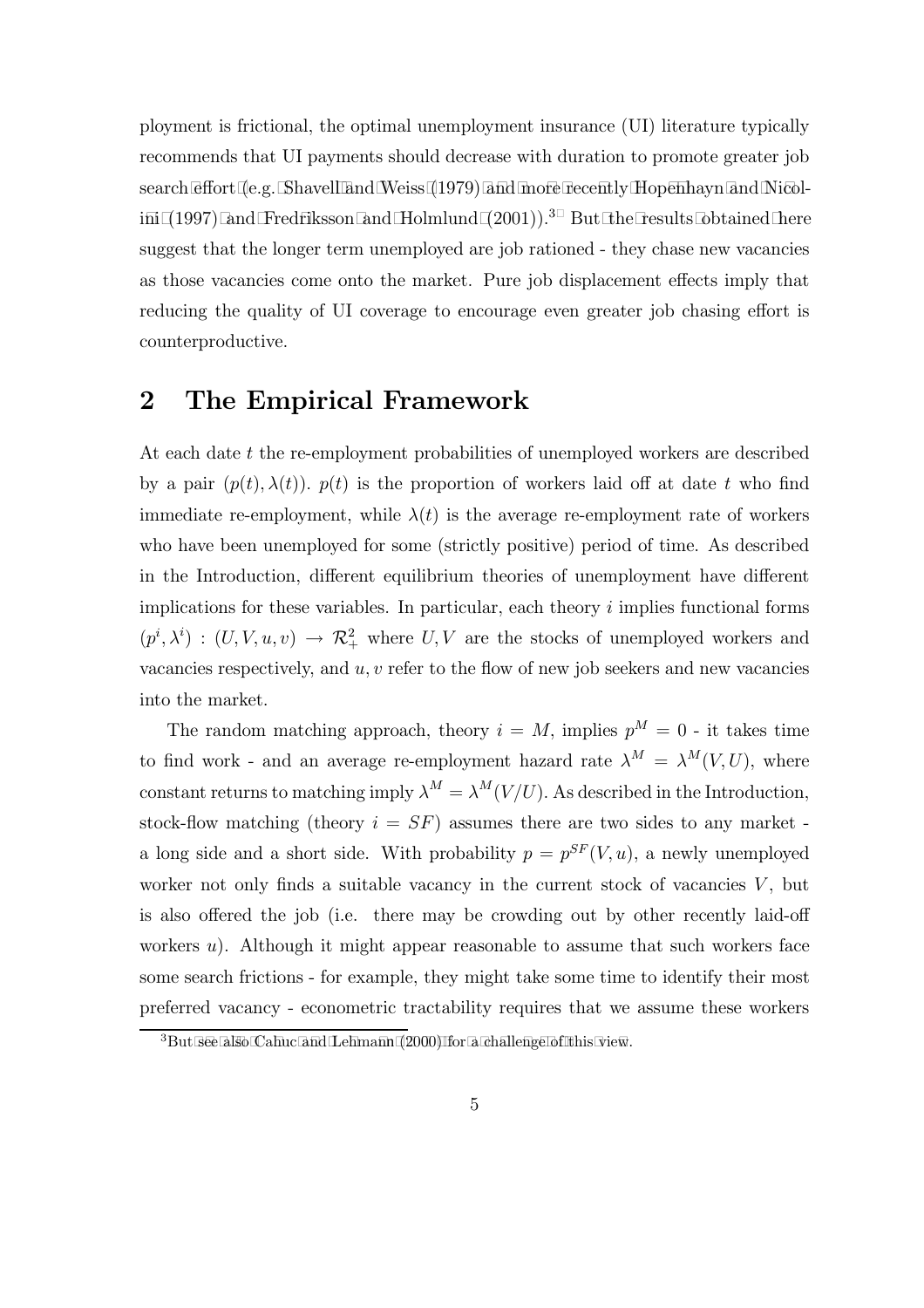match arbitrarily quickly. We shall return to this issue in the Conclusion. Given that, with probability  $1-p^{SF}$  the worker cannot match with the current vacancy stock and so has to wait for new suitable vacancies to enter the market. In that case, the worker's re-employment hazard rate  $\lambda = \lambda^{SF}(v, U)$ , where this worker has to compete against the other unemployed workers to match with the inflow of new vacancies. Shapiro and Stiglitz (1984) describe a special case of stock-flow matching. If unemployed workers are identical and so all are on the long-side of the market, then job queuing  $(i = Q)$  implies  $p^{Q} = 0$  (it takes time to find work) and  $\lambda^{Q} = v/U$ . For econometric purposes we consider a more general specification of the form  $\lambda^Q = \lambda^Q(v, U)$ , and note that job queueing  $(i = Q)$  implies the test  $p = 0$  on the stock flow regression equations.

We now show how to identify  $(p^i, \lambda^i)$  using data which is temporally aggregated.

## 3 Temporal Aggregation

Let  $M(t)$  denote the expected flow matching rate at date t.  $M(t)$  satisfies

$$
M(t) = p(t)u(t) + \lambda(t)U(t),
$$
\n(1)

where a proportion  $p(t)$  of the newly unemployed match immediately (or at least very quickly) while the stock of unemployed workers  $U(t)$  match at rate  $\lambda(t)$ . The econometric issue is identifying this continuous time matching relationship using data which is recorded as a monthly time series.<sup>4</sup>

As the data record the stock of unemployed workers  $U_n$  and vacancies  $V_n$  at the beginning of each month  $n \in \mathcal{N}$ , we have that  $U(t) = U_n$  at date  $t = n$ . For  $t \geq n$  it follows that

$$
U(t) = U_n e^{-\int_n^t \lambda(s)ds} + \int_n^t u(t')[1 - p(t')] e^{-\int_{t'}^t \lambda(s)ds} dt', \tag{2}
$$

where the first term describes the number unemployed at the start of the month who remain unemployed by date  $t$ , and the second describes all those laid-off at some date  $t' \in [n, t]$  and have failed to find employment by date t.

<sup>4</sup>This problem was first noted by Burdett et al. (1994).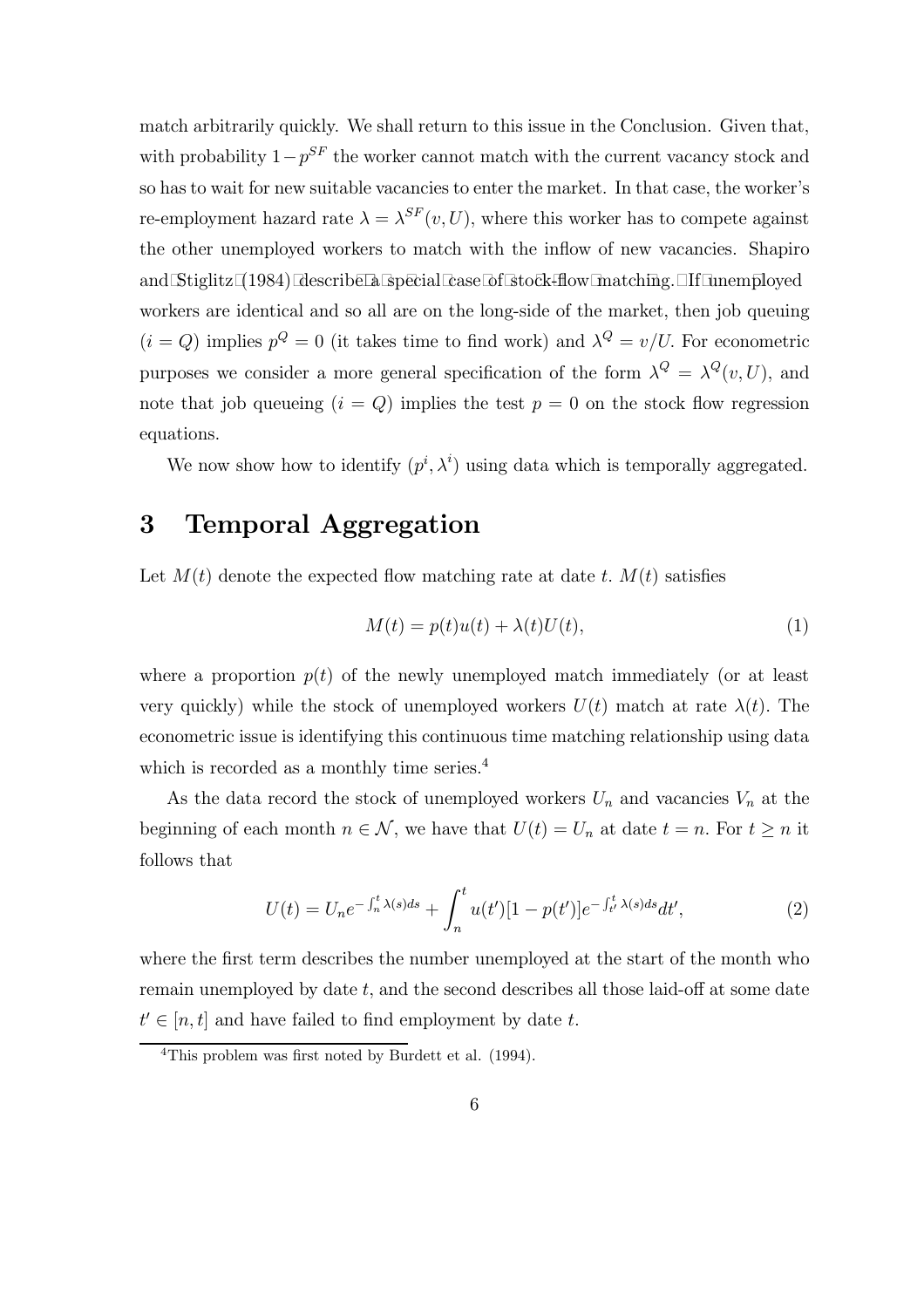Given there is no other available information, the first identifying assumption is that newly unemployed workers and new vacancies enter at a uniform rate within any given month. As the data record the total inflows within the month, which we denote as  $u_n, v_n$ , this identifying restriction implies  $u(t') = u_n, v(t') = v_n$  for all  $t' \in [n, n+1)$ . (2) then simplifies to

$$
U(t) = U_n e^{-\int_n^t \lambda(s)ds} + u_n \int_n^t [1 - p(t')] e^{-\int_{t'}^t \lambda(s)ds} dt'.
$$

The second identifying restriction uses a plausible approximation suggested by the data. In both the Blanchard and Diamond  $(1989)$  data (see Figure 3 in the Conclusion), and the data used here (see Figures 1 and 2 below), the proportional monthly change in the stock of unemployment and vacancies is small. Assuming the matching elasticities of  $\lambda^i, p^i$  with respect to the stock variables are not too high (see the estimates reported below) and given the identifying restriction that the flow variables are constant within the month, a reasonable approximation is that  $\lambda$ , p do not vary much within the month. In that case, assuming  $\lambda(t) = \lambda_n$ ,  $p(t) = p_n$  for all  $t \in [n, n + 1)$ , the previous equation reduces to

$$
U(t) = U_n e^{-\lambda_n (t-n)} + u_n [1 - p_n] \frac{1 - e^{-\lambda_n (t-n)}}{\lambda_n},
$$

and putting  $t = n + 1$  gives

$$
U_{n+1} = U_n e^{-\lambda_n} + u_n [1 - p_n] \frac{1 - e^{-\lambda_n}}{\lambda_n}.
$$

Now let  $M_n$  denote total matches over the month. Noting that

$$
U_{n+1}-U_n=u_n-M_n,
$$

we can substitute out  $U_{n+1}$  using the previous equation and solve for  $M_n$ . Doing that implies the following Proposition.

#### Proposition 1: The Temporally Aggregated Matching Function

Given the identifying assumptions

- (i)  $u, v$  are constant within the period, and
- (ii)  $\lambda$ , p are constant within the period,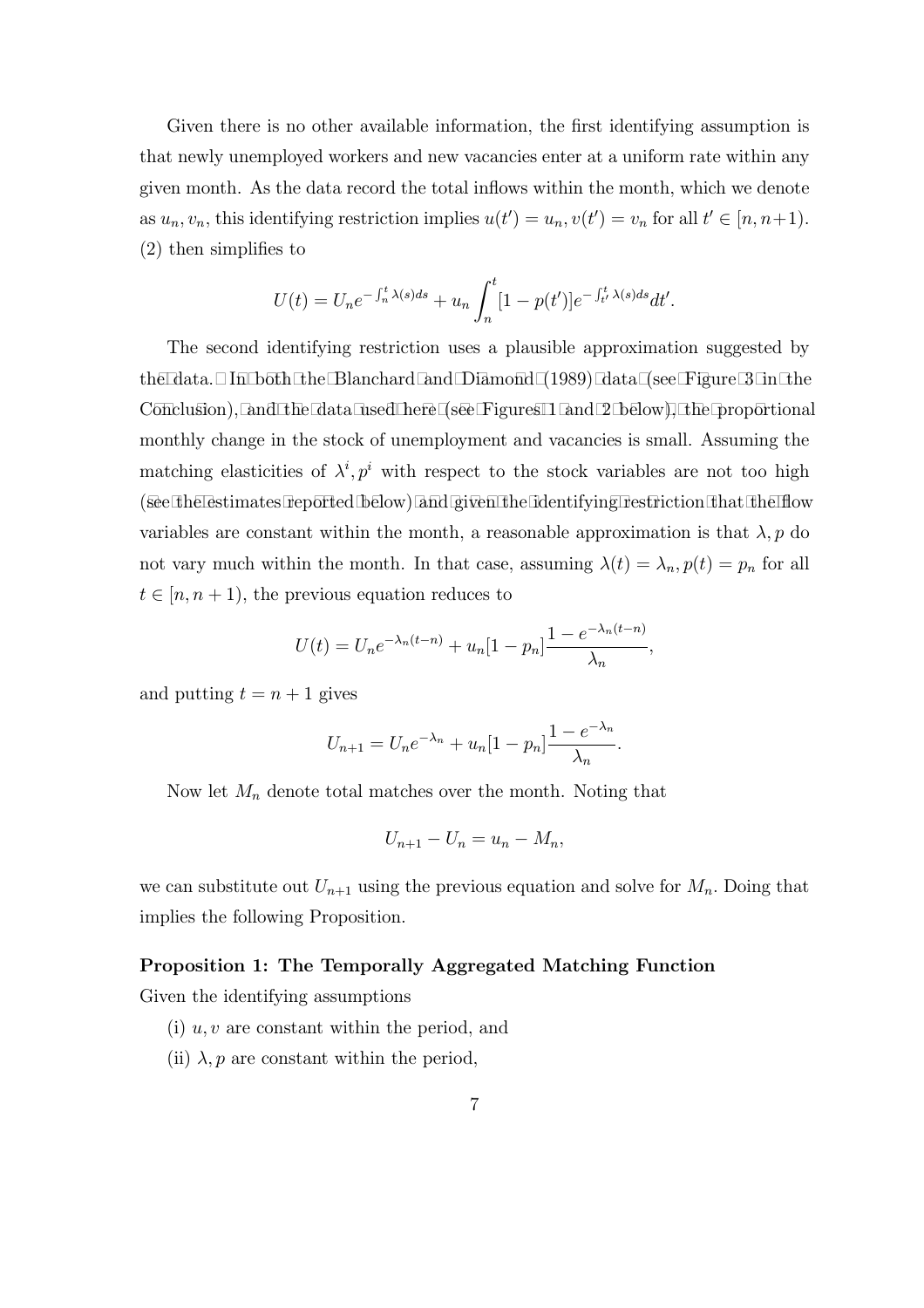then total matches over the period are

$$
M_n = U_n[1 - e^{-\lambda_n}] + u_n p_n + u_n (1 - p_n) \left[ \frac{e^{-\lambda_n} - 1 + \lambda_n}{\lambda_n} \right]. \tag{3}
$$

The temporally aggregated matching function described in (3) is composed of three terms. The first describes those in the initial stock of unemployed workers who successfully match within the month, the second describes those laid off who immediately find work, and the third describes those laid off who subsequently match with a new vacancy.

A similar matching structure also applies to vacancies. In particular, if a new vacancy matches immediately with probability  $q$  and if it fails to match immediately subsequently matches at rate  $\mu$ , symmetry implies

$$
M_n = V_n[1 - e^{-\mu_n}] + v_n \left[1 - (1 - q_n) \frac{1 - e^{-\mu_n}}{\mu_n}\right].
$$
 (4)

This temporally aggregated matching function was first identified by Gregg and Petrongolo (1997). We now show that estimating both matching equations (3) and (4) consistently involves the construction of 'at risk' measures for the stock of vacancies and unemployed workers. As the different matching theories imply different identifying restrictions, we consider each separately.

### 4 Identification with temporally aggregated data.

#### 4.1 Random Matching

Define  $\overline{U}_n, \overline{V}_n$  as

$$
\overline{U}_n = U_n + \frac{e^{-\lambda_n} - 1 + \lambda_n}{\lambda_n [1 - e^{-\lambda_n}]} u_n,\tag{5}
$$

$$
\overline{V}_n = V_n + \frac{e^{-\mu_n} - 1 + \mu_n}{\mu_n [1 - e^{-\mu_n}]} v_n.
$$
\n(6)

 $\overline{U}_n$  can be interpreted as the 'at risk' measure of unemployed workers within month n. For example  $\lambda_n \approx 0$  (i.e. each unemployed worker matches very slowly) implies  $\overline{U}_n \approx U_n + 0.5u_n$ . Given nobody finds work  $(\lambda_n \approx 0)$  then each unemployed worker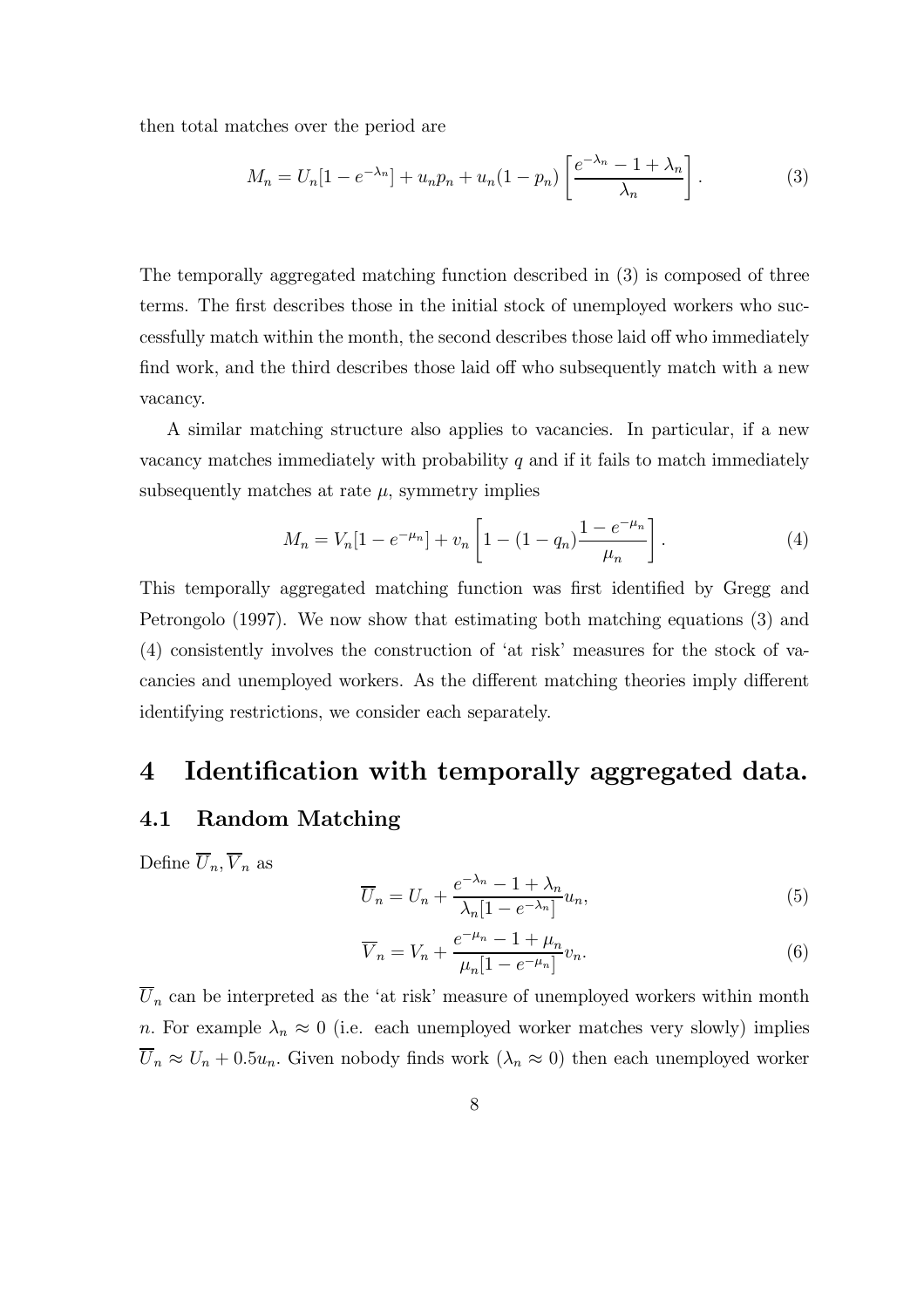who becomes unemployed in month  $n$  is, on average, unemployed in that month for exactly half of it (assuming new unemployed workers enter the market at a uniform rate). Hence  $U_n + 0.5u_n$  measures the average number of unemployed workers at risk over the whole month. Alternatively, suppose  $\lambda_n \to \infty$  which implies  $\overline{U}_n \to U_n + u_n$ . If instead workers match arbitrarily quickly, then  $U_n+u_n$  is the effective total number 'at risk' as each unemployed worker who enters the market matches immediately. (5) therefore computes the consistent 'at risk' measure of unemployment for all possible matching rates  $\lambda_n \geq 0$ . (6) describes the appropriate 'at risk' measure for vacancies.

These at risk measures are useful as the temporally aggregated matching function, described in (3), now simplifies to

$$
M_n = \overline{U}_n[1 - e^{-\lambda_n}],
$$

(where random matching implies  $p_n = 0$ ). Hence random matching and temporal aggregation of the data implies total matches in month  $n$  can be decomposed into the total 'at risk' number of unemployed workers in month  $n$ , who match at average rate  $\lambda_n$ . Further, (4) also implies

$$
M_n = \overline{V}_n [1 - e^{-\mu_n}],
$$

which has the same interpretation. This implies our identifying restriction

$$
\overline{U}_n[1 - e^{-\lambda_n}] = \overline{V}_n[1 - e^{-\mu_n}],\tag{7}
$$

which says that the number of workers who match equals the number of vacancies that match.

Given data  $\{U_n, V_n, u_n, v_n\}$ , the above 'at risk' measures can be identified by assuming an econometric specification of the form

$$
\lambda_n = \lambda^M(\overline{U}_n, \overline{V}_n; \theta),\tag{8}
$$

which assumes that the average matching rate over the month depends on the average number of unemployed workers and vacancies which were 'at risk' over that month.

Given parameters  $\theta$  and the data, equations (5)-(8) can be solved for the 4 unknowns  $\overline{U}_n, \overline{V}_n, \lambda_n$  and  $\mu_n$  [where random matching implies  $p_n = q_n = 0$ ]. Conditional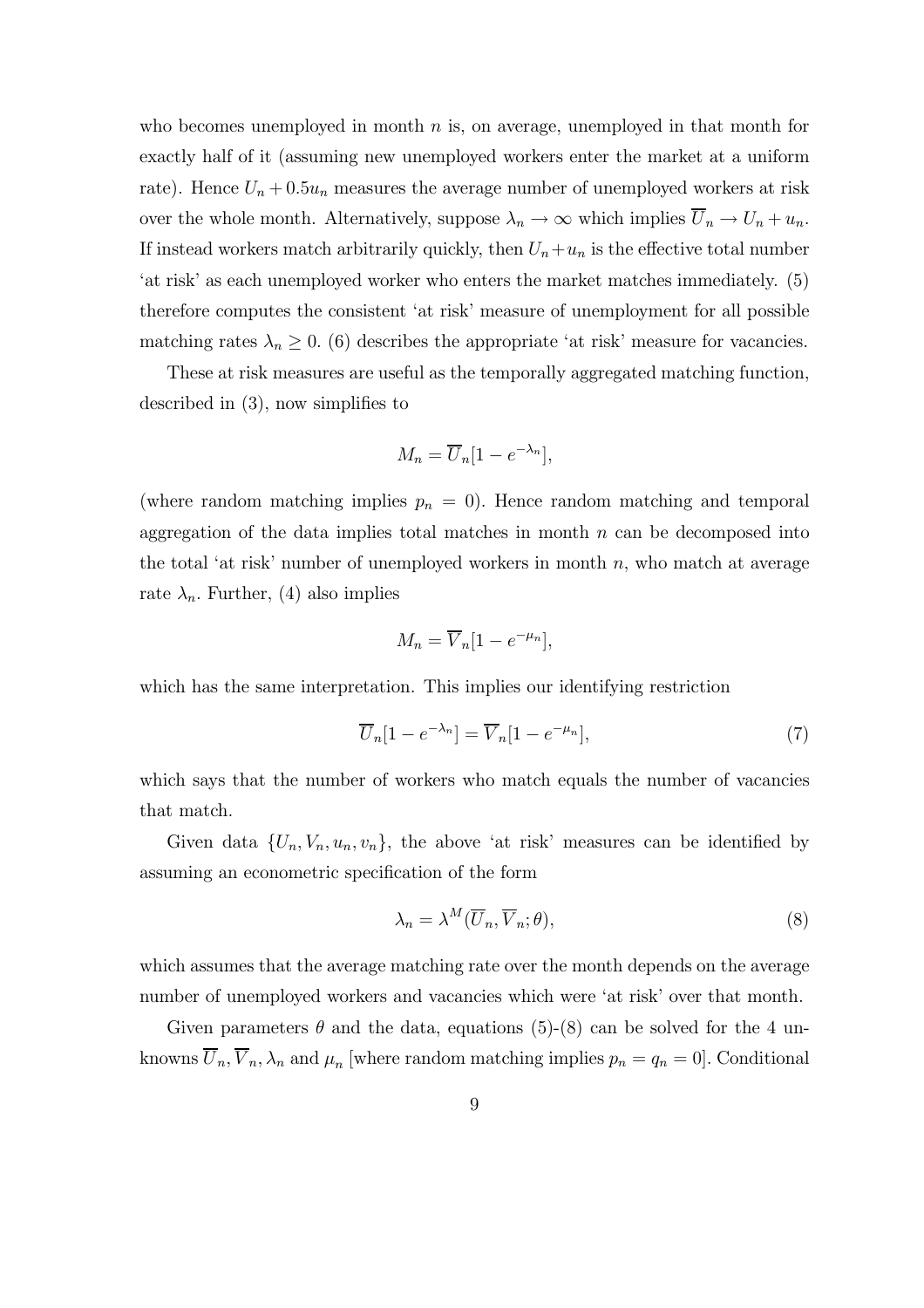on  $\theta$ , the predicted number of matches in the month is then

$$
M_n(\theta) = \overline{U}_n[1 - e^{-\lambda_n}],\tag{9}
$$

where the identifying restriction (7) implies the predicted number of matches is consistent with both of the temporally aggregated matching functions (equations (3) and (4)).<sup>5</sup> Given data on actual matches,  $M_n$ , we can then estimate  $\theta$  using maximum like lihood estimation (see below).

#### 4.2 Stock-Flow Matching

The same approach applies to stock flow matching, but the identifying restrictions are different. This time the appropriate 'at risk' measure for the stock of unemployed workers is

$$
\overline{U}_n = U_n + \frac{e^{-\lambda_n} - 1 + \lambda_n}{\lambda_n [1 - e^{-\lambda_n}]} (1 - p_n) u_n,
$$
\n(10)

and

$$
\overline{V}_n = V_n + \frac{e^{-\mu_n} - 1 + \mu_n}{\mu_n [1 - e^{-\mu_n}]} (1 - q_n) v_n,
$$
\n(11)

for the stock of vacancies.

Using (3) and (4), stock flow matching implies

$$
q_n v_n = U_n[1 - e^{-\lambda_n}] + u_n(1 - p_n) \left[1 - \frac{1 - e^{-\lambda_n}}{\lambda_n}\right],
$$

as the number of unemployed workers who match with the flow of new vacancies equals the number of new vacancies that match immediately. The definition of  $\overline{U}_n$ implies this condition can be written more simply as

$$
q_n v_n = (1 - e^{-\lambda_n}) \overline{U}_n.
$$
\n(12)

The same argument applies to the stock of vacancies, and so

$$
p_n u_n = (1 - e^{-\mu_n}) \overline{V}_n,\tag{13}
$$

<sup>&</sup>lt;sup>5</sup>In contrast, Gregg and Petrongolo (1997) do not compute these at risk measures and instead estimate (3) assuming  $\lambda = \lambda^M(U_n, V_n; \theta)$  which ignores the matching effects due to the inflow of new vacancies.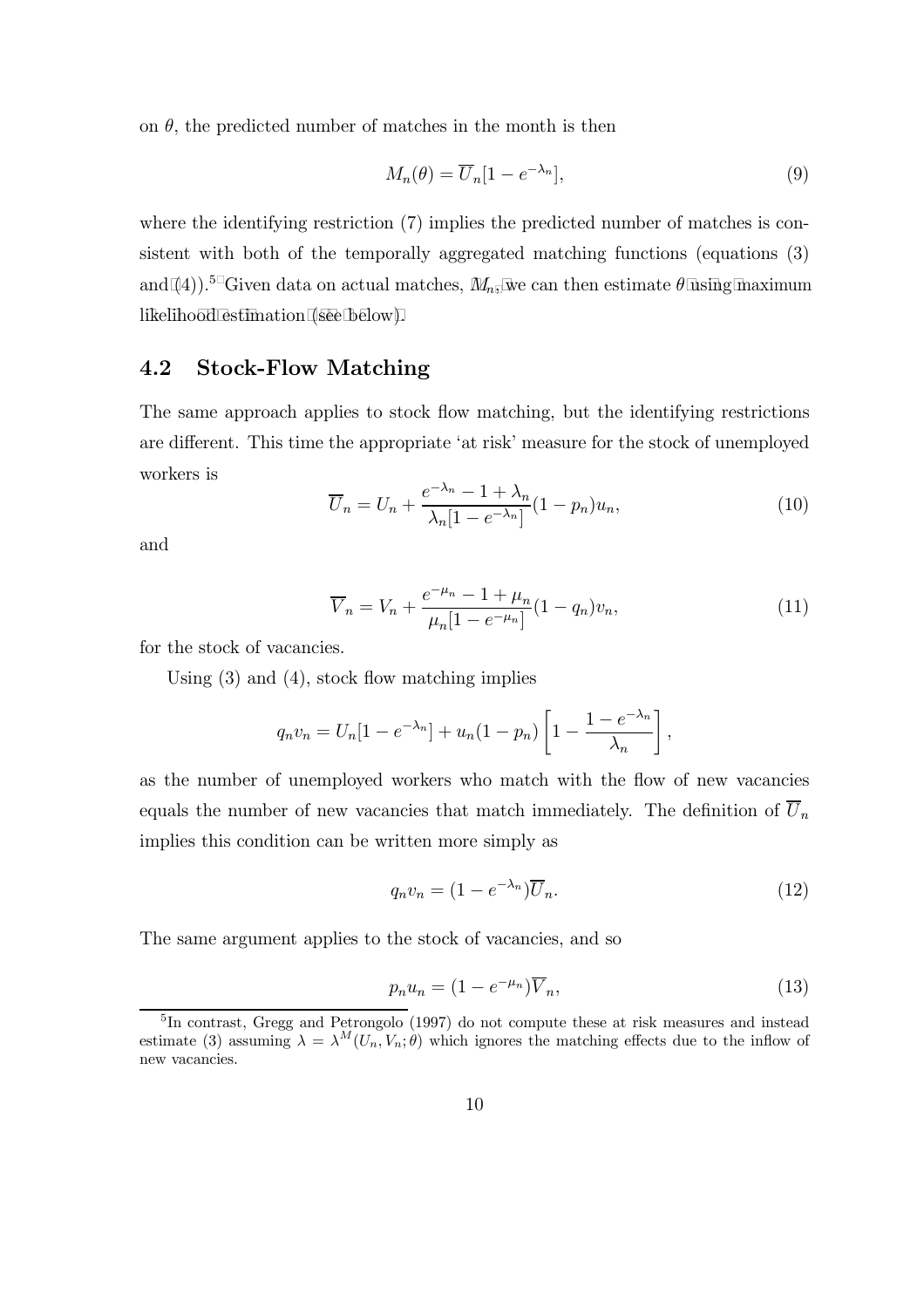where the inflow of new unemployed workers potentially match with the current stock of vacancies.

As the data is temporally aggregated, we adopt the econometric specification:

$$
\lambda_n = \lambda^{SF}(v_n, \overline{U}_n; \theta); \tag{14}
$$

$$
p_n = p^{SF}(u_n, \overline{V}_n; \theta) \tag{15}
$$

which says that the stock of unemployed workers  $\overline{U}_n$  matches at rate  $\lambda_n$  with the flow of new vacancies  $v_n$ , while the flow of newly laid-off workers potentially match immediately, with probability  $p_n$ , with the stock of vacancies  $\overline{V}_n$ .

Given these specifications for  $\lambda^{SF}$ ,  $p^{SF}$ , the parameters  $\theta$  and period n data, (10)-(15) jointly determine  $(U_n, V_n, \lambda_n, \mu_n, p_n, q_n)$ . Expected matches are then

$$
M_n(\theta) = \overline{U}_n(1 - e^{-\lambda_n}) + p_n u_n \tag{16}
$$

and we use MLE techniques to estimate  $\theta$ .

#### 4.3 Job queueing

This is a special case of stock flow matching with  $p = 0$  and  $q = 1$ ; i.e. there is one-sided stock flow matching where the stock of unemployed workers matches with the flow of vacancies. This implies a directly testable, over-identifying restriction for the stock-flow case.

## 5 Estimation

Depending on the assumed case - random matching or stock flow matching - and model parameters  $\theta$ , the previous section identifies expected monthly matches  $M_n(\theta)$ based on period n data  $(U_n, V_n, u_n, v_n)$ . Actual matches  $M_n$ , however, are the outcome of a random matching process. In each month there is approximately  $\overline{U}_n$  'trials' where, in the United Kingdom,  $\overline{U}_n$  is of the order of a million. As each worker has a monthly matching probability of around  $1/6$  (expected duration of unemployment in the United Kingdom for this period of time is around 6 months) we assume these large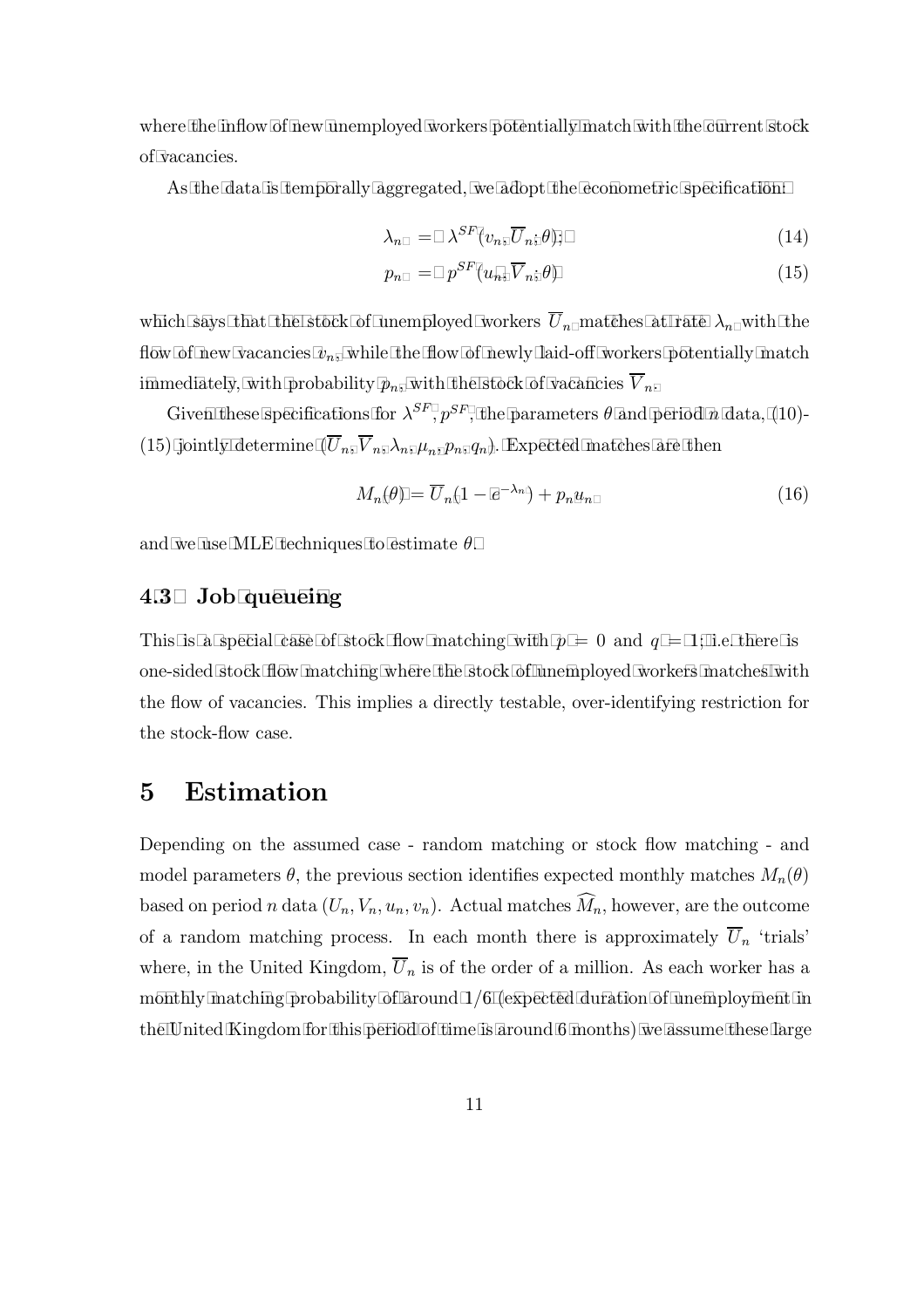numbers imply realised matches, denoted  $M_n$ , are approximately normally distributed with mean  $M_n(\theta)$ . We estimate  $\theta$  using standard MLE techniques to solve

$$
\min_{\theta} \sum_{n} [\widehat{M}_n - M_n(\theta)]^2,\tag{17}
$$

and assume the residual error is approximately Normal to construct standard errors.

#### 5.1 The data

Constructing 'at risk' measures requires data which distinguish between vacancy flows  $v$  and stocks  $V$ . Using inches of help-wanted advertisements to measure vacancies, as is the general procedure for the United States, $6$  is not sufficient as there is no information on whether a particular job advertisement is new or is a re-advertisement. However Job Center data provides this information for the U.K. labor market.

The U.K. Job Center system is a network of government funded employment agencies, where each town/city typically has at least one Job Center. A Job Center's services are free of charge to all users, both to job seekers and to firms advertising vacancies. Indeed to be entitled to receive welfare payments, an unemployed benefit claimant in the United Kingdom is required to register at a Job Center.<sup>7</sup>

The vast majority of Job Center vacancy advertisements are for unskilled and semi-skilled workers. Certainly the professionally trained are unlikely to find suitable jobs there. Nevertheless, as the bulk of unemployment is experienced by unskilled and semi-skilled workers (rather than by professionals), it seems reasonable that understanding the determinants of re-employment hazard rates at this level of matching provides useful differentiating information between competing theories of equilibrium unemployment.

The data is a monthly time series running from September 1985 to December 1999 (172 observations). The data record not only the number unemployed  $(U_n)$  and number of unfilled vacancies  $(V_n)$  carried over from the previous month in the United Kingdom, but also the number of new registered job seekers  $(u_n)$  and new vacancies

 $6$ See Abraham (1987) for a description of U.S. vacancy data.

 $7G$ regg and Wadsworth (1996) report that Job Centers are used by roughly 80-90 percent of the claimant unemployed,  $25-30\%$  of employed job seekers and  $50\%$  of employers.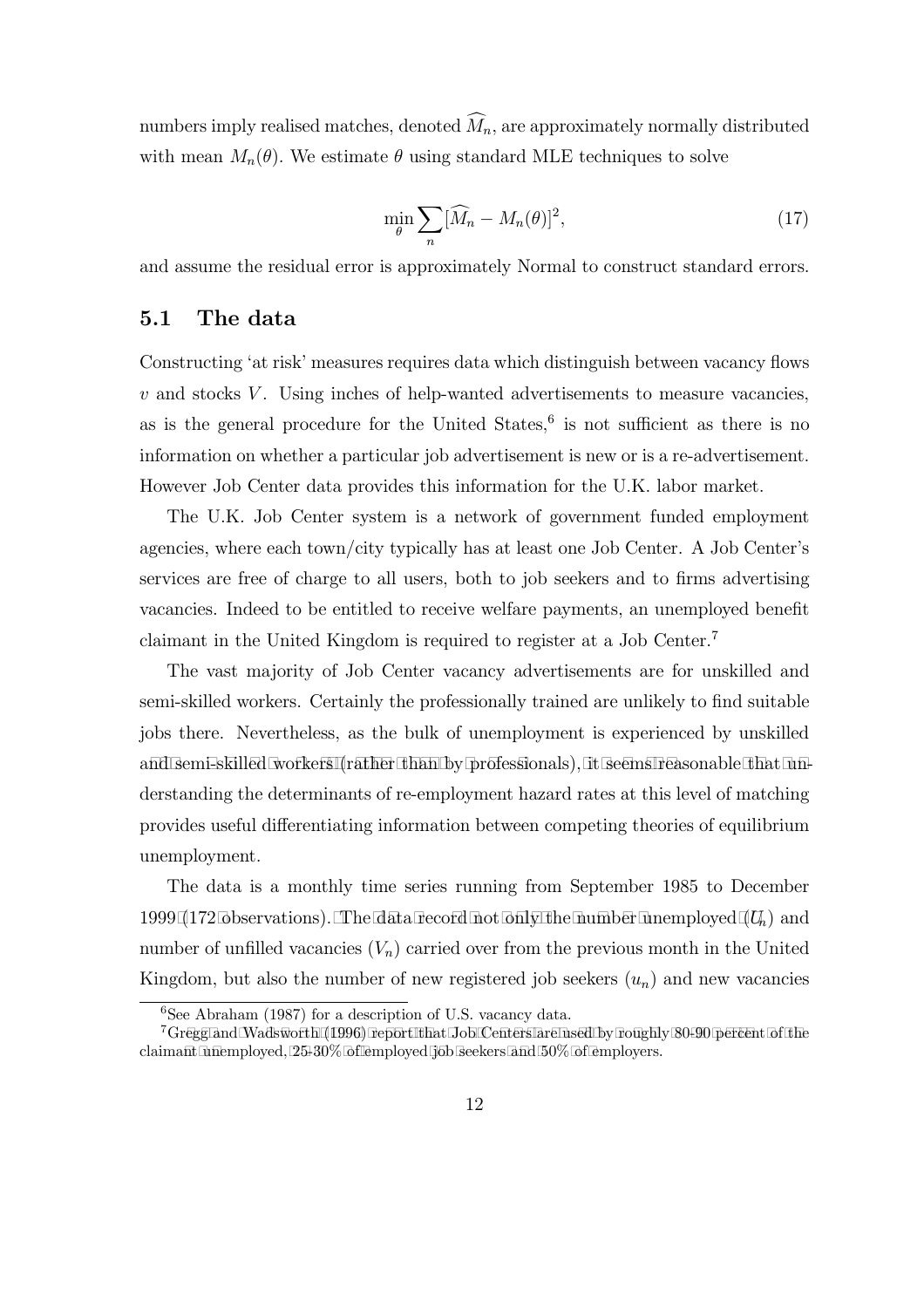$(v_n)$  which register within each month n. The data also record the number of workers who leave unemployment, and the number of vacancies which are filled, and either may provide a measure of matches  $(M_n)$ .

All data used are extracted from the Nomis databank and not seasonally adjusted. The series are plotted in Figures 1 and 2. To improve visual inspection of our data, the data series in these Figures are seasonally adjusted, while raw data are used in estimation. As is also suggested in the Blanchard and Diamond (1989) data (see the conclusion for further discussion), Figure 2 establishes that the monthly vacancy outflow is very highly correlated with the inflow of new vacancies, and more weakly correlated with the vacancy stock. Correlation coefficients on raw data are 0.93 and  $0.55$  respectively. When only including vacancies which are filled at the Job Center, the correlation between filled and new vacancies becomes 10 times higher than that between vacancies filled and the vacancy stock (0.78 and 0.08 respectively). For the unemployed, the correlation coefficient between the inflow and the outflow is 0.63, and the one between the outflow and the stock is 0.54. Data also show a much higher turnover rate for vacancies than for the unemployed: the relevant monthly inflow/stock ratio being 0.15 for the unemployed and 1.12 for vacancies.

There are several data issues. First, we prefer to use unemployment outflow, rather than vacancy outflow, as our measure of matches  $(M_n)$ . Given the high rate of vacancy turnover, where the average duration of a vacancy coincides with the length of the data period (one month), then having monthly vacancy inflows and outflows on the two sides of the regression equation potentially produces spurious regression results.<sup>8</sup>

OLS estimates of the random matching function, using unemployment outflow as the left hand side variable, generates results which are reasonably consistent with the literature. In particular, estimating a log-linear matching function à la Blanchard and Diamond (1989), the results are

$$
\ln M_n = -2.207 + 0.235 \ln V_n + 0.809 \ln U_n,
$$
  
(3.819) (0.149) (0.197)

<sup>8</sup>Results (not reported here) which use vacancy outflow as the measure of matches provide even stronger support for stock flow matching.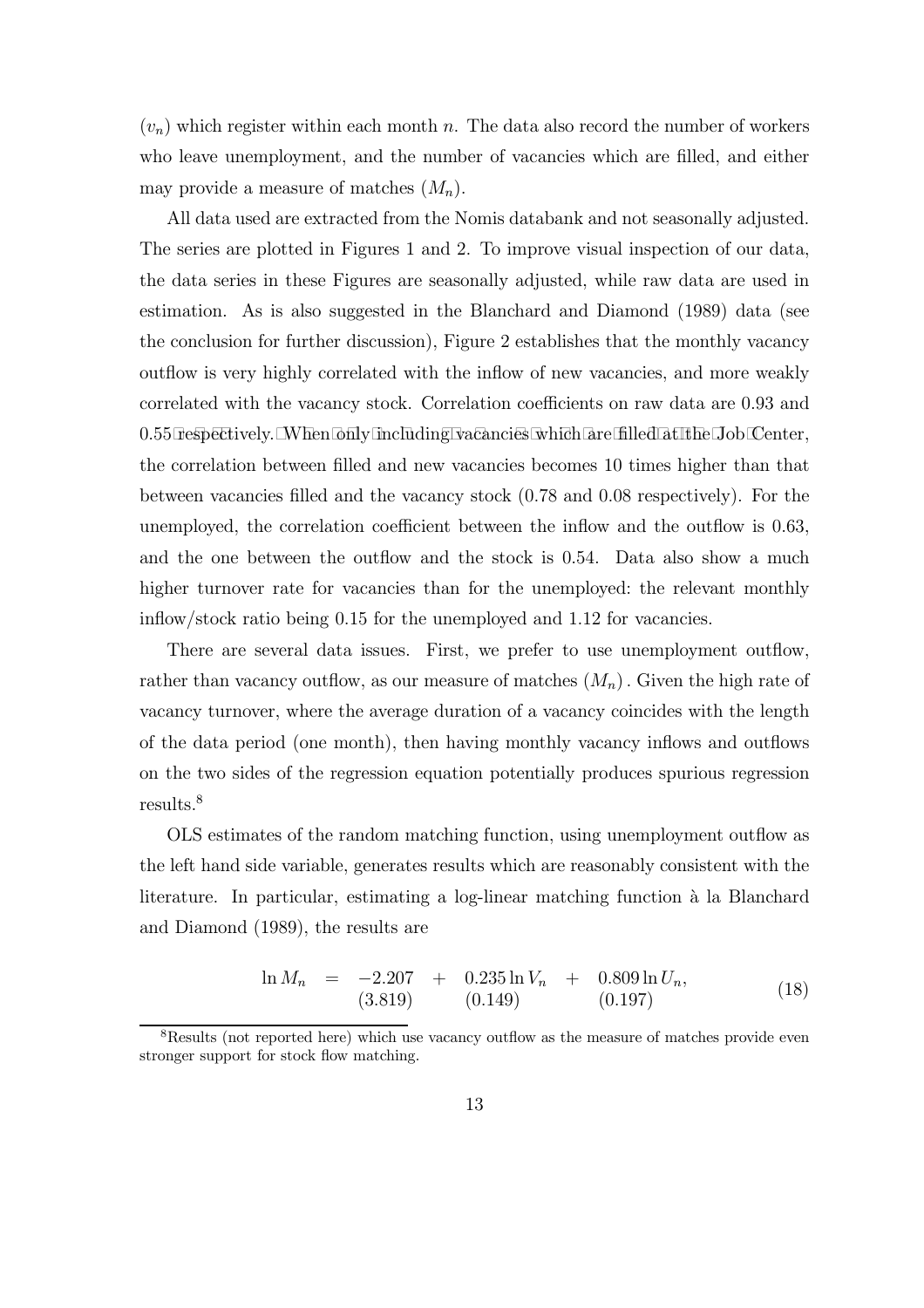

Figure 1: Monthly unemployment stock, inflow and outflow in Britain, September 1985-December 1999. Source: Nomis. Data seasonally adjusted.



Figure 2: Vacancy stock, inflow and outflow in Britain, September 1985-December 1999. Source: Nomis. Data seasonally adjusted.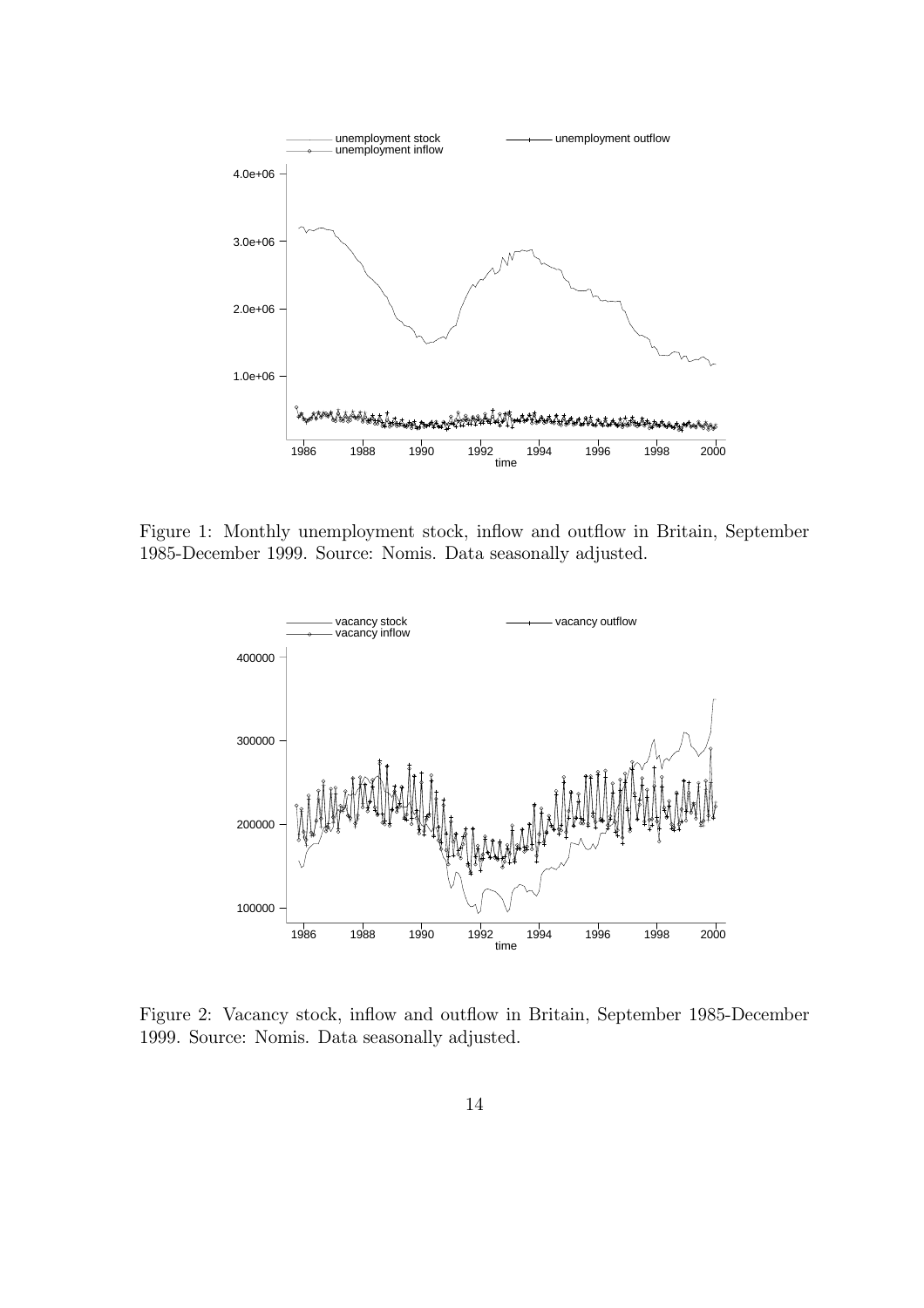where constant returns are not rejected  $(F = 0.88)$  and  $R^2 = 0.74$  (the regression includes both monthly and yearly dummies, with standard errors reported in brackets). These results are fairly close to those obtained by Pissarides (1986) on a similar log linear specification for the U.K.<sup>9</sup> We can therefore validly claim that our underlying data is consistent with previous work in this field.

A second issue is that vacancies advertised at Job Centers are only a fraction of existing job openings. Gregg and Wadsworth (1996) report that Job Centers are used by roughly  $50\%$  of employers. As we use log-linear functional forms,

this mismeasurement of total vacancies does not bias the results (apart from the constant term) as long as we assume the fraction of vacancies advertised in U.K. Job Centers remains constant over time. Nevertheless, we rescale the vacancy measures so that the identifying restriction - that the measured number of vacancies which match is equal to the number of unemployed job seekers that find work - is not unreasonable. By constructing a series for total hires in the economy, we find that filled Job Center vacancies account, on average, for 44% of total new hires in the United Kingdom.<sup>10</sup> We therefore rescale both Job Center vacancy measures  $V_n$ , and  $v_n$ , by dividing through by 0.44. This rescaling, however, is largely cosmetic - the results are qualitatively identical without it.

The time series for the stocks of unemployment and vacancies are not stationary.<sup>11</sup> Indeed there is quite a literature on so-called shifting 'Beveridge curves', which hints at structural breaks in the long-run unemployment-vacancy relationship in Britain

<sup>9</sup>Note that in both equation (18) and Pissarides (1986) the vacancy elasticity is lower and the unemployment elasticity is higher than in the findings of Blanchard and Diamond (1989), who obtain estimates around 0.6 and 0.4, respectively. These differences are due to the different choice of dependent variable, see Petrongolo and Pissarides (2001, Section 4.2) for a discussion.

<sup>&</sup>lt;sup>10</sup>Total hires can be proxied by  $H_n = u_n + \Delta N_n$ , where  $\Delta N_n$  is the net change in aggregate employment and  $u_n$  is the inflow into unemployment in month n. If  $M_n^v$  denotes total vacancies filled in U.K. Job Centers, then  $M_n^v/H_n$  is the fraction of hires accounted for by Job Center matching. This statistic has average value 0.44 and has no discernible trend over the sample period.

A different approach is to note that if vacancy outflow described total U.K. matches, then  $\lambda_n =$  $M_n^v/U_n$  would be the average exit rate out of unemployment in month n, and hence  $1/\lambda_n = U_n/M_n^v$ would be the average expected duration of unemployment (measured in months). Computing this statistic implies an average duration of unemployment of around 14 months. In contrast, the actual average duration of unemployment for this period is around 6.5 months. This ratio, [6.5]:[14] equals 0.46, and so suggests that Job Center vacancies account for 46% of the total in the U.K..

 $11<sup>11</sup>ADF$  statistics (with 4 lags) are  $-1.181$  and  $-0.806$ , respectively, against a 5% critical value of −3.12.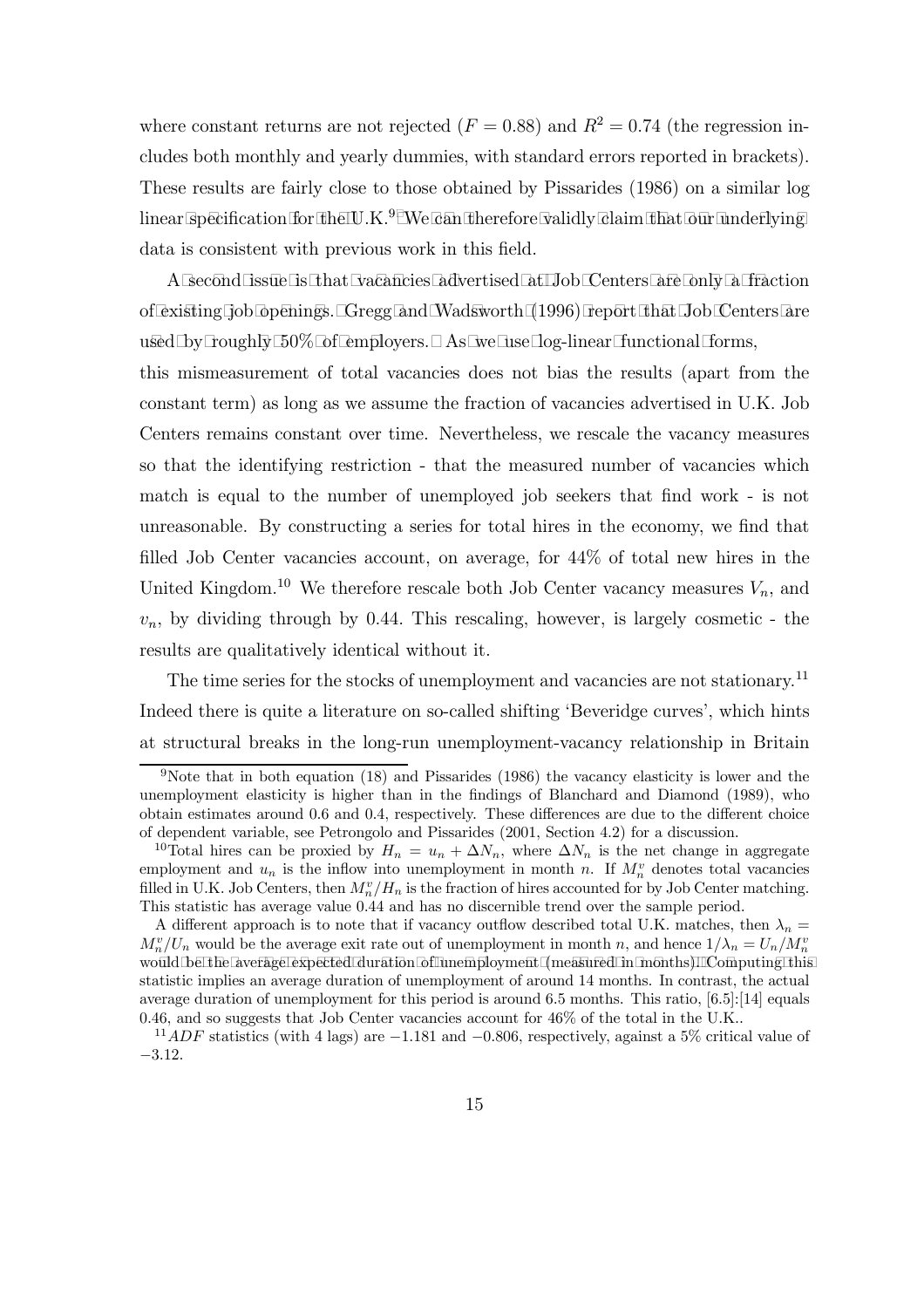and elsewhere (see Jackman et al. 1990 for a multi-country study). The matching structure defined above describes short-run variations in matching rates due to short-run variations in labour market conditions. It cannot be used to explain longrun matching trends due to, say, changes in the composition of the workforce (more workers now attend higher education), or changes in job skill requirements, or even medium-term regional migration.

To focus on explaining the short-run variations on observed matching rates, an obvious approach is to include year dummies. Tables 1 and 2 report the regression results when year dummies are included. This approach has the disadvantage of generating discontinuous "jumps" at arbitrary discontinuity points, instead of a smooth long-run trend. In our second set of results, presented in Tables 3 and 4 in the Appendix, we do not include year dummies but detrend the data series instead, as already done in the matching literature by Yashiv (2000), by filtering all time series with a Hodrick-Prescott (1997) filter, with smoothing parameter equal to 14400. To preserve series means we have added to the detrended series their sample averages. While data filtering fits a smooth long run trend through the data series instead of discontinuous jumps, including year dummies on raw data has the advantage of estimating structural breaks and matching function parameters simultaneously, allowing for possible correlation between shift variables and other right-hand side variables.

As one would expect, the estimates using the filtered data imply predictions which at times drift away from actual matches, but do a good job at reproducing the shortrun fluctuations. In contrast, the estimates using non-filtered data and year dummies do not explain the short-run fluctuations so well, but do not drift so much from the actual series. Most of the discussion that follows focusses on the non-filtered data with year dummies. At the end we discuss the results using filtered data instead and shall establish that the estimates and insights are qualitatively identical.

#### 5.2 Results

#### 5.2.1 Random Matching.

Given some initial parameters  $\theta_0$ , then for each observation  $n = 1, ..., 172$ , we solve numerically (5), (6), (7) and (8) for  $\overline{U}_n, \overline{V}_n, \lambda_n, \mu_n$ . Predicted matches for each n are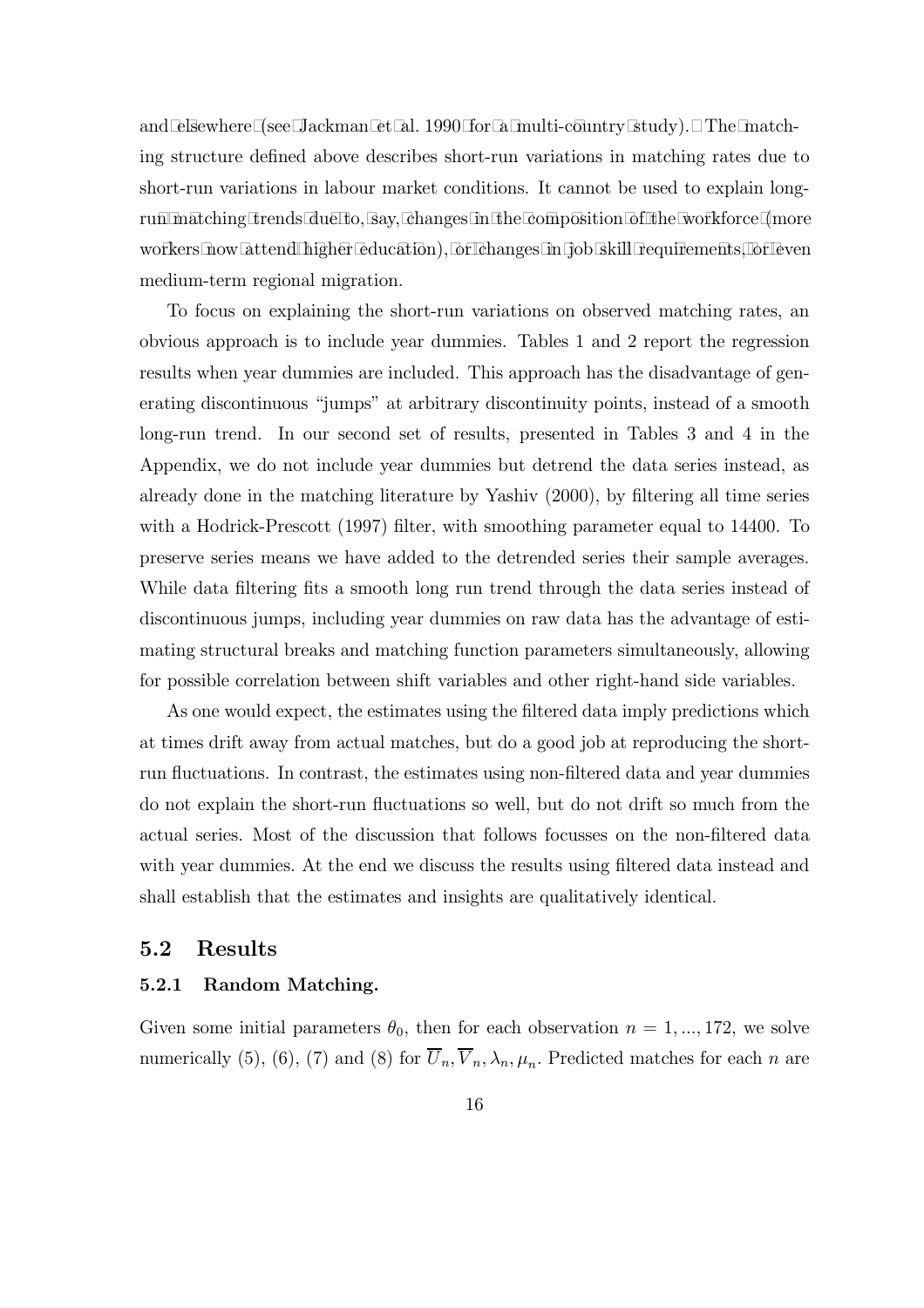then  $M_n(\theta_0) = \overline{U}_n[1-\exp(-\lambda_n)]$ . Assuming residual errors are Normally distributed, a maximum likelihood estimator is obtained using a standard hill-climbing algorithm.

Given the identifying restrictions for random matching, Table 1 describes the MLE results using various functional forms for  $\lambda_n = \lambda^M(.)$ . As the data is not seasonally adjusted, all estimated equations include monthly dummies, which turn out to be jointly significant in all specifications.<sup>12</sup>

Column 1 assumes the standard Cobb-Douglas specification:

$$
\lambda_n = \exp \left[ \alpha_0 + \alpha_1 \ln \overline{V}_n + \alpha_2 \ln \overline{U}_n \right].
$$

The coefficients on (time-aggregated) vacancies and unemployment have the expected sign and are significantly different from zero. Estimated matching elasticities around 0.5 are very much in line with the previous matching function estimates (see Petrongolo and Pissarides, 2001) and constant returns to scale in the matching function are not rejected, given a virtually zero Wald test statistics on the restriction  $\alpha_1 = -\alpha_2$ . The extremely low value of this test statistic, however, together with a non-significant constant term in  $\lambda_n$  makes one doubt that the elasticities on  $\overline{V}_n$  and  $\overline{U}_n$  are separately identified. In Column 2 we impose constant returns to scale: the constant term is now precisely determined, and the goodness of fit remains unchanged. In both Columns 1 and 2 the predicted value of  $\lambda_n$  is consistent with an expected unemployment duration just below 6 months (computed as the sample average of  $1/\lambda_n$ ), which is roughly in line with the actual unemployment duration during the sample period (6.5 months).

Comparing these results with those obtained using OLS (see the data description section above) finds that the estimated vacancy coefficient is much larger (0.52 rather than 0.24), is highly significant and the fit is much improved  $(R^2 = 0.86$  rather than 0.74). Hence ignoring temporal aggregation results in a significant downward bias in the vacancy coefficient. The reason for this is that the initial vacancy stock  $V_n$  is a poor proxy for the total number of vacancies at risk over the month. For example, equation (6) for  $\overline{V}_n$  with  $\mu = 0.08$  (the mean value of  $\mu_n$  estimated in Column 2) implies  $\overline{V}_n = V_n + 0.57v_n$ . This 'at risk' weighting (around one half) reflects the fact that the entire stock of vacancies is 'at risk' from the very start of the month, while

<sup>&</sup>lt;sup>12</sup>The exact specification used for predicted matches is  $M_n(\theta) = \overline{U}_n[1 - \exp(-\lambda_n)] +$  dummies.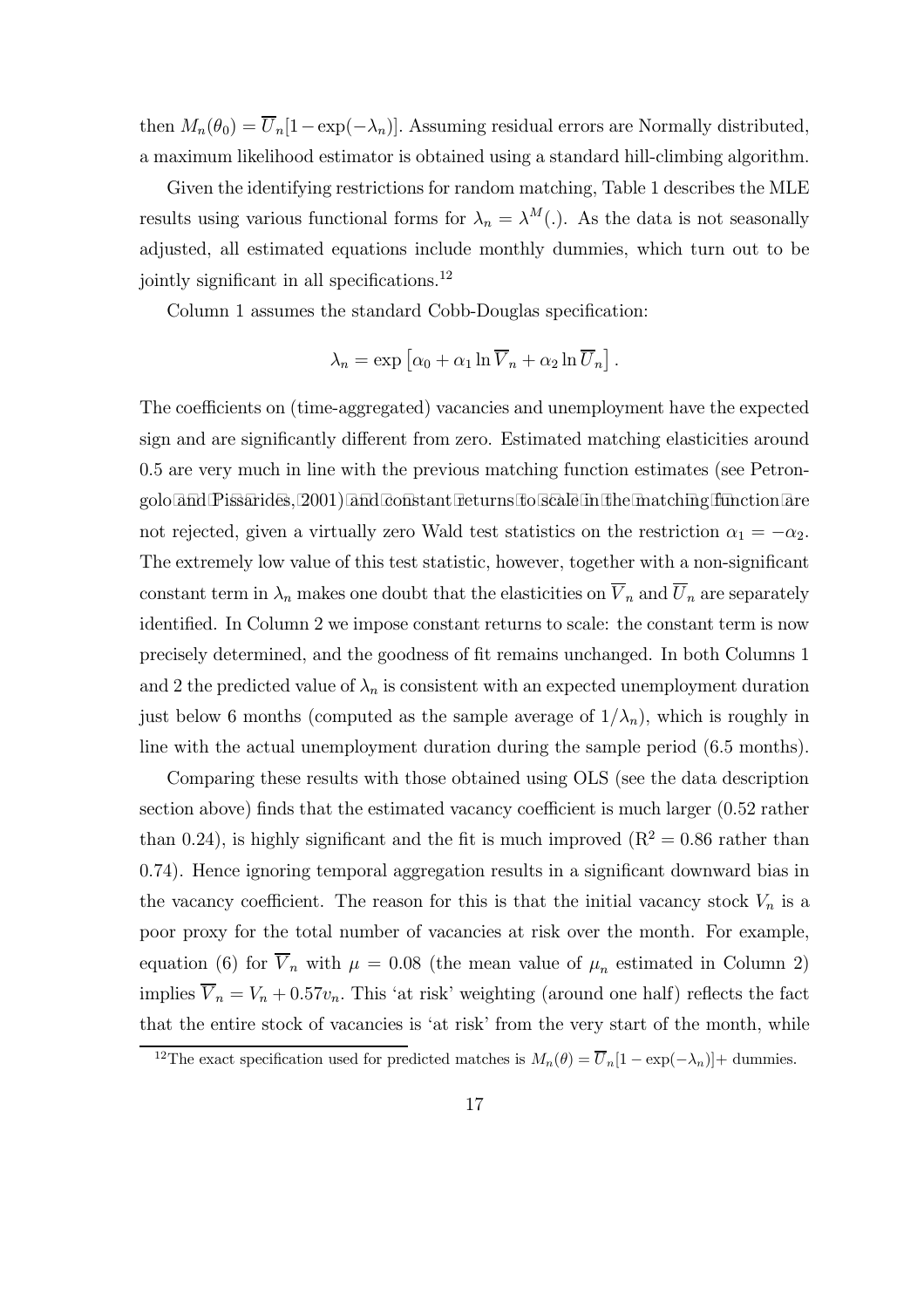|                             | $\mathbf{1}$        | $\overline{2}$ | 3                   | $\overline{4}$      | 5                |
|-----------------------------|---------------------|----------------|---------------------|---------------------|------------------|
| $\ln \lambda_n$<br>constant | $-1.152$            | $-1.120$       | $-1.276$            | $-1.217$            | $-0.710$         |
|                             | (3.055)             | (0.108)        | (2.366)             | (1.641)             | (0.058)          |
| $\ln \overline{V}_n$        | 0.539               | 0.524          | $-0.347$            |                     |                  |
|                             | (0.129)             | (0.064)        | (0.142)             |                     |                  |
| $\ln v_n$                   |                     |                | 0.980<br>(0.090)    | 0.694<br>(0.058)    | 0.673<br>(0.035) |
| $\ln \overline{U}_n$        |                     |                |                     |                     |                  |
|                             | $-0.534$<br>(0.120) | $-0.524^a$     | $-0.597$<br>(0.086) | $-0.657$<br>(0.074) | $-0.673^a$       |
| Log-likelihood              | $-0.03582$          | $-0.03593$     | $-0.01424$          | $-0.01567$          | $-0.01610$       |
|                             |                     |                |                     |                     |                  |
| $R^2$                       | 0.865               | 0.864          | 0.946               | 0.941               | 0.939            |
| $CRS^b$                     | 0.001               |                | 0.047               | 0.102               |                  |
| monthly dummies $= 0^c$     | 150.2               | 181.0          | 176.3               | 184.4               | 204.4            |
| yearly dummies $= 0^d$      | 32.2                | 37.0           | 120.0               | 100.1               | 97.3             |
| $ADF^e$                     | $-7.520$            | $-4.523$       | $-4.047$            | $-4.065$            | $-4.043$         |
| Sample averages:            |                     |                |                     |                     |                  |
| $\lambda_n$                 | 0.189               | 0.184          | 0.156               | 0.176               | 0.177            |
| $1/\lambda_n$               | 5.6                 | 5.8            | 6.8                 | 6.1                 | 6.1              |
| $\mu_n$                     | 0.828               | 0.800          | 0.682               | 0.758               | 0.761            |
| $1/\mu_n$                   | 1.4                 | 1.4            | 1.8                 | 1.5                 | 1.5              |

Table 1: Estimation results under random matching

Notes. Monthly data not seasonally adjusted. Dependent variable: vacancies filled at U.K. Job Centers (adjusted). All specifications include monthly and yearly dummies. Estimation method: non-linear least squares. Heteroskedatic-consistent standard errors (White, 1980) are reported in brackets. Predicted unemployment and vacancy durations are computed as sample averages of  $1/\lambda_n$  and  $1/\mu_n$ , respectively. No. Observations: 171. Source: NOMIS.

a. Coefficient constrained to equal the value reported.

b. Wald test, distributed as  $\chi^2(1)$ , of the hypothesis that the sum of the coefficients on  $\ln \overline{V}_n$ ,  $\ln v_n$  and  $\ln \overline{U}_n$  is zero. Critical value at 5% significance level:  $\chi^2(1) = 3.841$ .

c. Wald test, distributed as  $\chi^2(11)$ , of the hypothesis that monthly dummies are jointly zero. Critical value at 5% significance level:  $\chi^2(11) = 19.675$ .

d. Wald test, distributed as  $\chi^2(14)$ , of the hypothesis that yearly dummies are jointly zero. Critical value at 5% singificance level:  $\chi^2(14) = 23.685$ .

e. ADF statistics (four lags) for the presence of a unit root in the estimated residuals. Critical value at 5% significance level: −2.23.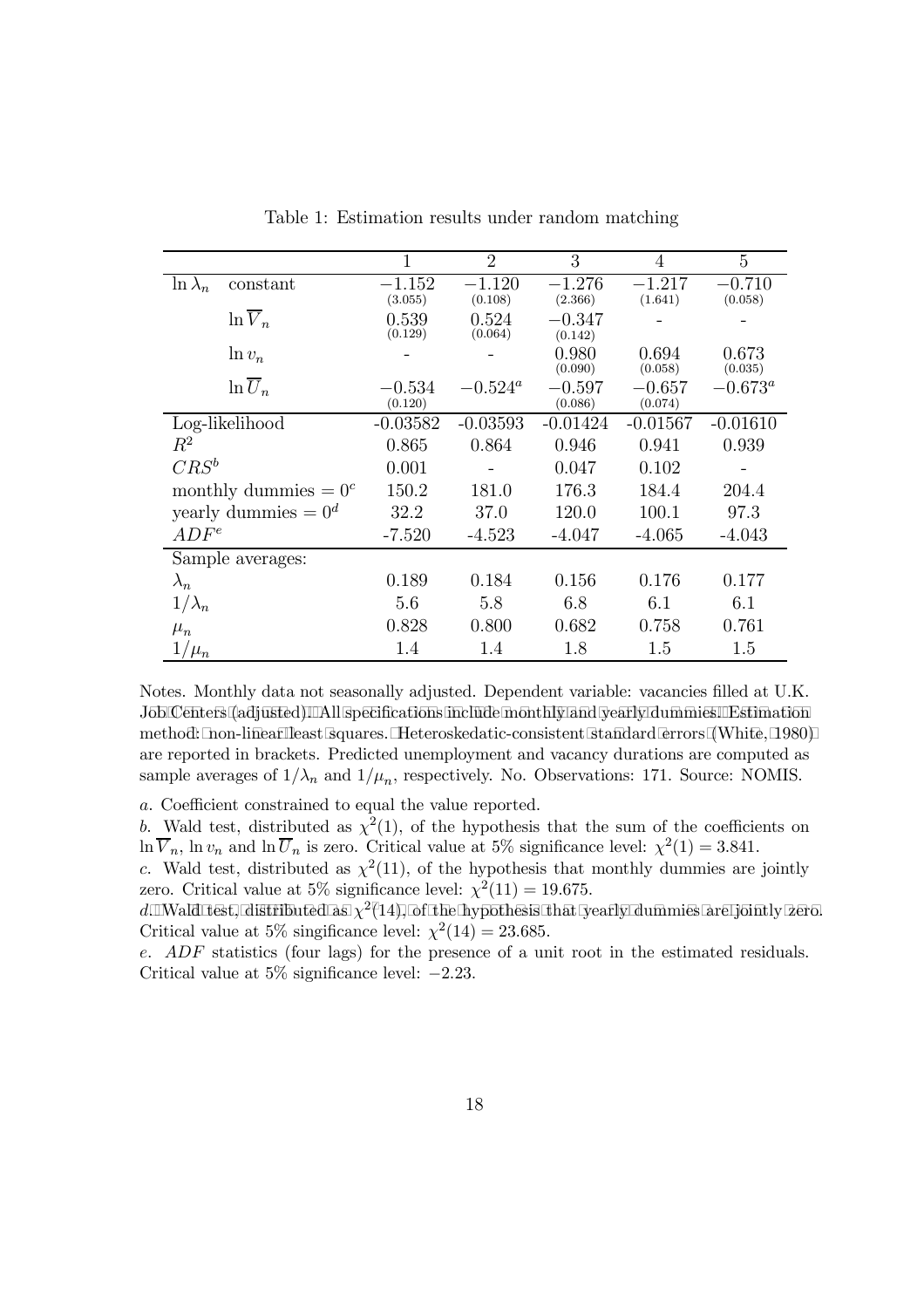new vacancies only enter the market gradually during the month. As the average monthly inflow to stock ratio,  $v_n/V_n$  is large (equal to 1.12), then  $V_n$  is a poor proxy for  $V_n$ . Further, as the unemployment outflow is highly correlated with the vacancy inflow during the month, correcting for temporal aggregation bias results in a much better fit and a higher estimated vacancy coefficient.

Column 3 is a test of an overidentifying restriction - that random matching implies the matching rate of individual workers does not depend directly on the inflow of new vacancies. Column 3 asks whether including the flow of new vacancies as an added explanatory variable for  $\lambda_n$  improves the fit. In fact the fit is not only much improved, the vacancy stock variable becomes wrong signed. Column 4 drops the vacancy stock term and the fit is essentially unchanged. In both Columns 3 and 4 constant returns in the matching function are not rejected, and this restriction is again imposed in Column 5.

Table 1 establishes that even when taking temporal aggregation of the data into account, random matching is inconsistent with the high correlation between unemployment outflow and the inflow of new vacancies.

#### 5.2.2 Stock-Flow Matching.

Given some initial parameters  $\theta_0$ , then for each observation n we solve numerically (10)-(15) for  $\overline{U}_n, \overline{V}_n, \lambda_n, \mu_n, p_n, q_n$ . Predicted matches,  $M_n(\theta_0)$  are given by (16). A standard hill climbing algorithm then identifies the MLE for  $\theta$ .

Assuming errors are Normally distributed, the results for stock-flow matching are reported in Table 2 under alternative specifications for  $\lambda_n = \lambda^{SF}$ .) and  $p_n = p^{SF}$ . Recall that in contrast to random matching, stock flow matching implies  $\lambda_n$  depends on the vacancy inflow and not on the stock of vacancies. The pure job queueing hypothesis in addition predicts  $p_n = 0$ .

Column 1 adopts the functional form

$$
\lambda_n = \exp\left(\alpha_0 + \alpha_1 \ln \overline{V}_n + \alpha_2 \ln v_n + \alpha_3 \ln \overline{U}_n\right)
$$

while  $p_n$  is estimated as a constant parameter, and constrained to be non-negative, i.e.  $p_n = \exp(\beta_0)$ . Consistent with stock flow matching, Column 1 in Table 2 finds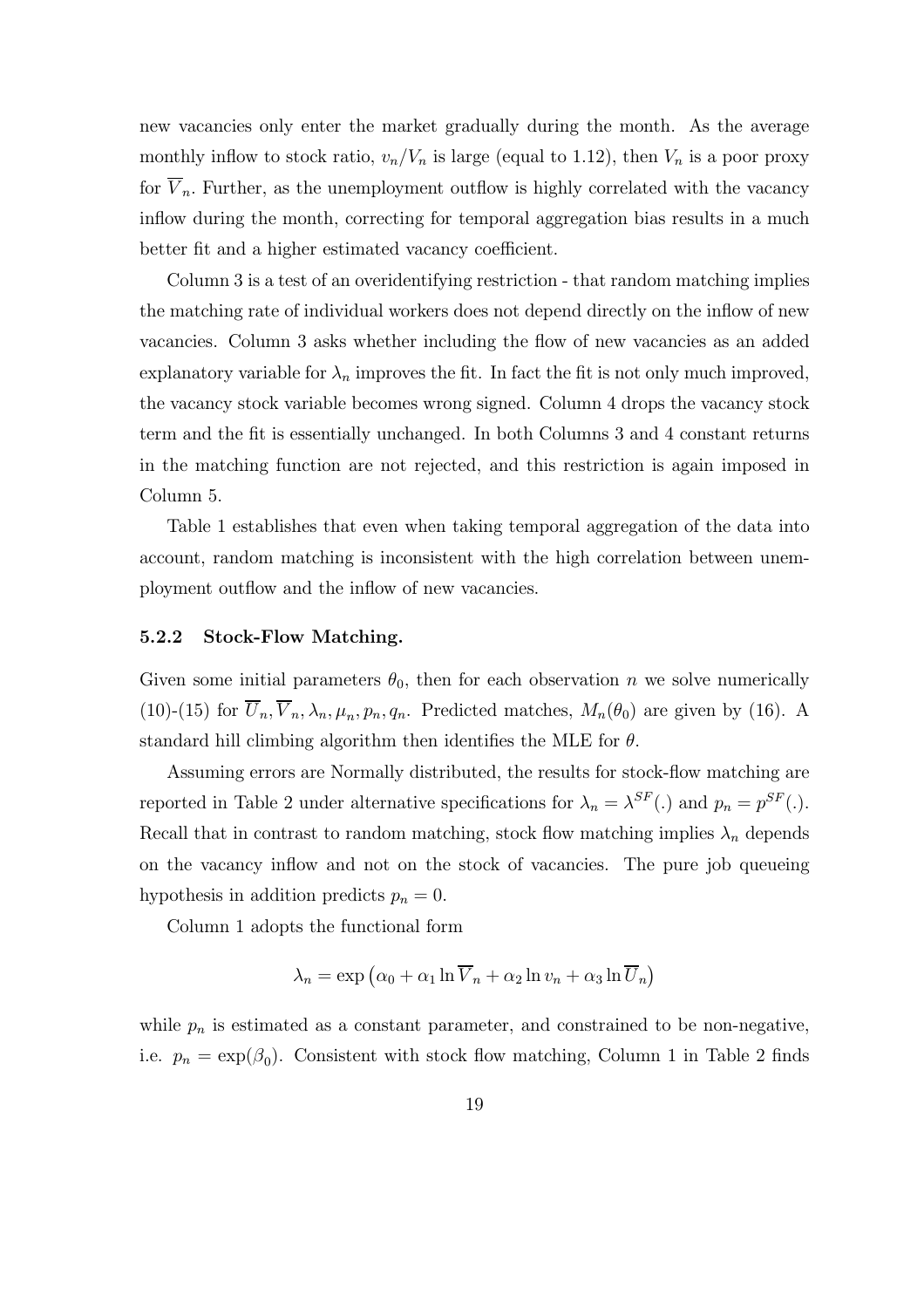|                         |                      | $\mathbf{1}$        | $\overline{2}$      | $\overline{3}$       | $\overline{4}$      | $\overline{5}$       |
|-------------------------|----------------------|---------------------|---------------------|----------------------|---------------------|----------------------|
| $\ln \lambda_n$         | constant             | $-1.286$<br>(3.411) | $-1.311$<br>(2.330) | $-1.039$<br>(0.143)  | $-1.011$<br>(0.112) | $-0.994$<br>(0.191)  |
|                         | $\ln \overline{V}_n$ | $-0.159$<br>(0.152) |                     |                      |                     |                      |
|                         | $\ln v_n$            | 0.840<br>(0.052)    | 0.724<br>(0.094)    | 0.746<br>(0.048)     | 0.731<br>(0.040)    | 0.734<br>(0.056)     |
|                         | $\ln \overline{U}_n$ | $-0.677$<br>(0.124) | $-0.717$<br>(0.095) | $-0.746^a$           | $-0.731^{\circ}$    | $-0.734^{\circ}$     |
| $\ln p_n$               | constant             | $-0.932$<br>(0.150) | $-0.848$<br>(0.125) | $-0.996$<br>(0.153)  | $-1.107$<br>(0.174) | $-1.124$<br>(0.203)  |
|                         | $\ln \overline{V}_n$ |                     |                     | $-0.193$<br>(0.176)  | $-0.236$<br>(0.182) |                      |
|                         | $\ln v_n$            |                     |                     | $-0.111$             |                     | $-0.161$             |
|                         | $\ln u_n$            |                     |                     | (0.249)<br>$0.304^a$ | $0.236^a$           | (0.354)<br>$0.161^a$ |
| log-likelihood          |                      | $-0.01039$          | $-0.01067$          | $-0.01053$           | $-0.01061$          | $-0.01091$           |
| $R^2$                   |                      | 0.961               | 0.960               | 0.960                | 0.960               | 0.959                |
| $CRS^b$                 |                      | 0.0002              | 0.002               |                      |                     |                      |
| monthly dummies $= 0^c$ |                      | 276.6               | 300.7               | 304.5                | 294.3               | 334.1                |
|                         | year dummies = $0^d$ | 90.8                | 100.2               | 132.9                | 128.7               | 121.8                |
| $ADF^e$                 |                      | $-5.382$            | $-5.435$            | $-5.412$             | $-5.474$            | $-8.668$             |
|                         | Sample averages:     |                     |                     |                      |                     |                      |
| $\lambda_n$             |                      | 0.102               | 0.102               | 0.117                | 0.122               | 0.124                |
| $p_n$                   |                      | 0.393               | 0.428               | 0.316                | 0.289               | 0.297                |
|                         | $(1-p_n)/\lambda_n$  | 6.4                 | 6.1                 | 6.3                  | 6.3                 | 6.1                  |
| $\mu_n$                 |                      | 0.273               | 0.300               | 0.235                | 0.214               | 0.219                |
| $q_n$                   |                      | 0.442               | 0.438               | 0.498                | 0.522               | 0.529                |
| (1 -                    | $- q_n)/\mu_n$       | 2.7                 | 2.5                 | 3.3                  | 3.4                 | 3.0                  |
|                         |                      |                     | $\epsilon$          |                      |                     |                      |

Table 2: Estimation results under stock-flow matching

Notes. Monthly data not seasonally adjusted. Dependent variable: vacancies filled at U.K. Job Centers (adjusted). All specifications include monthly and yearly dummies. Estimation method: non-linear least squares. Heteroskedatic-consistent standard errors (White, 1980) are reported in brackets. Predicted unemployment and vacancy durations are computed as sample averages of  $(1 - p_n)/\lambda_n$  and  $(1 - q_n)/\mu_n$ , respectively. No. observations: 171. Source: NOMIS.

a. Coefficient constrained to equal the value reported.

b. Wald test, distributed as  $\chi^2(1)$ , of the hypothesis that the sum of the coefficients on  $\ln \overline{V}_n$  and  $\ln \overline{U}_n$  is zero. Critical value at 5% significance level:  $\chi^2(1) = 3.841$ .

c. Wald test, distributed as  $\chi^2(11)$ , of the hypothesis that monthly dummies are jointly zero. Critical value at 5% significance level:  $\chi^2(11) = 19.675$ .

d. Wald test, distributed as  $\chi^2(14)$ , of the hypothesis that yearly dummies are jointly zero. Critical value at 5% singificance level:  $\chi^2(14) = 23.685$ .

e. ADF statistics (four lags) for the presence of a unit root in the estimated residuals. Critical value at  $5\%$  significance level:  $-2.23$ .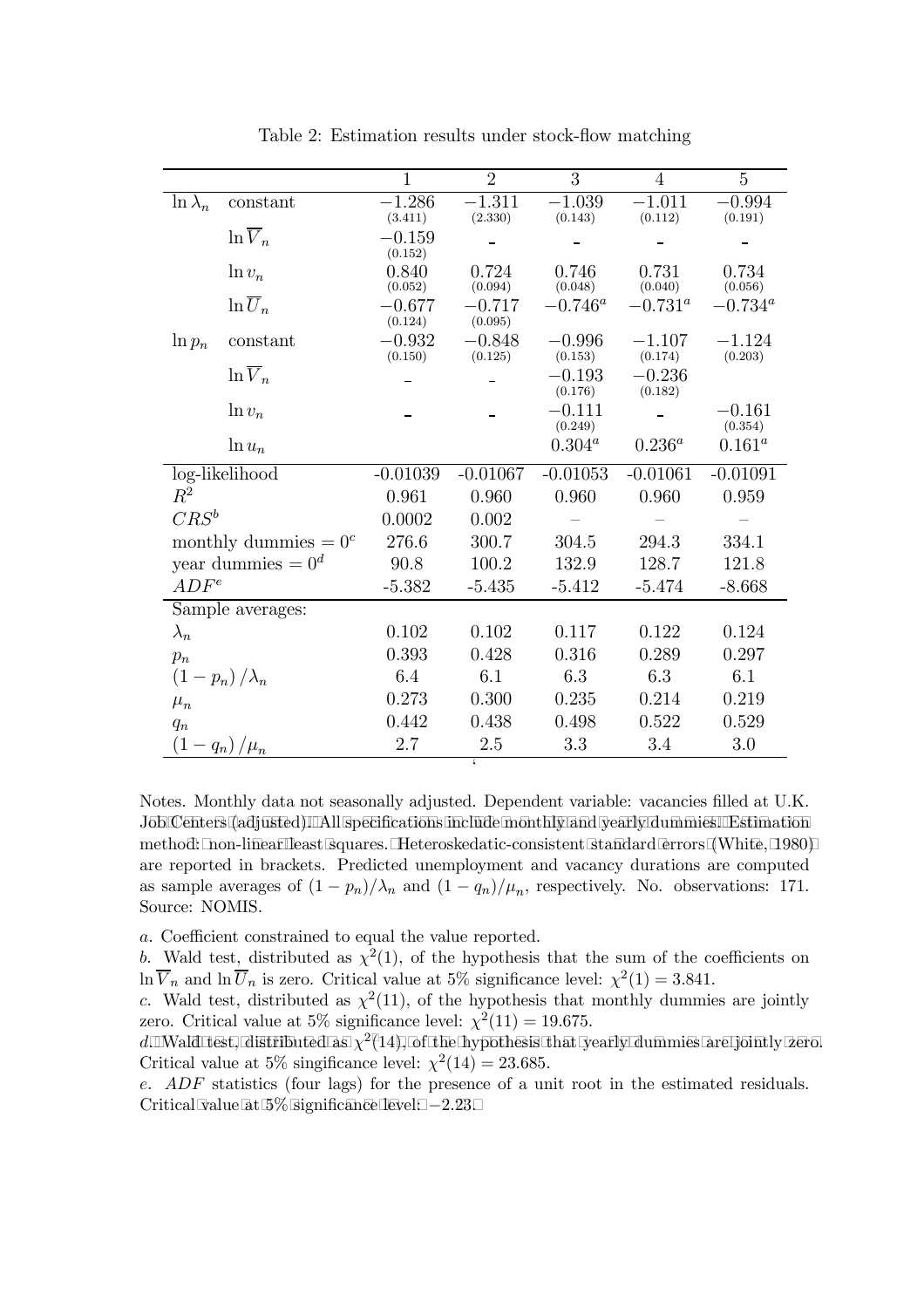that  $\lambda$  is driven by the inflow of new vacancies, and that the vacancy stock effect is insignificant (and wrong-signed). Column 2 drops the vacancy stock from the specification of  $\lambda_n$  and re-estimates. The results establish that the exit rates of the longer term unemployed,  $\lambda_n$ , are driven by the inflow of new vacancies with an estimated elasticity around 0.7, with crowding out by other unemployed job seekers. Further, the pure job queueing hypothesis is rejected - the matching probability of the newly unemployed,  $p_n$ , is around 0.4, and is significantly different from zero, with a standard error of 0.059.<sup>13</sup>

Columns 3-5 consider a more general specification for

$$
p_n = \exp (\beta_0 + \beta_1 \ln \overline{V}_n + \beta_2 \ln v_n + \beta_3 \ln u_n)
$$

while leaving the specification of  $\lambda_n$  as in column 2, which is consistent with the identifying assumptions. Unfortunately the parameter estimates only converge when we impose constant returns on the estimation routine; i.e. set  $\alpha_2 + \alpha_3 = 0$  and  $\beta_1 + \beta_2 + \beta_3 = 0$ <sup>14</sup> We are therefore unable to test for constant returns to matching. When imposing constant returns in columns 3-5, we still get a positive  $p_n$ , but no variables seem to explain it well. Column 4 is the 'stock-flow' specification, that  $p$ depends on the vacancy stock but not the inflow, but the vacancy variable is wrong signed and insignificant. The results for  $p$  are therefore a little disappointing, but we note throughout that the estimates for  $\lambda$  are robust to these variations.

Column 2, being the most parsimonious specification is the most preferred. It implies that around 40% of newly unemployed workers quickly find work. The exit rates of those that fail to match quickly are driven by the inflow of new vacancies with crowding out by other competing job seekers. The overall fit  $(R^2 = 0.96)$  is also better than all specifications in Table 1, even those that (inconsistently) include vacancy inflow.

<sup>&</sup>lt;sup>13</sup>Using the delta method:  $var(p_n) = \exp(2 * \beta_0)var(\beta_0) = 0.003$ .<br><sup>14</sup>This perhaps reflects a multi-collinearity problem between  $\overline{V}_n$  and  $v_n$ . Note that all specifications in Table 2 give an identical fit, and so column 2, the most parsimonious specification is the most preferred.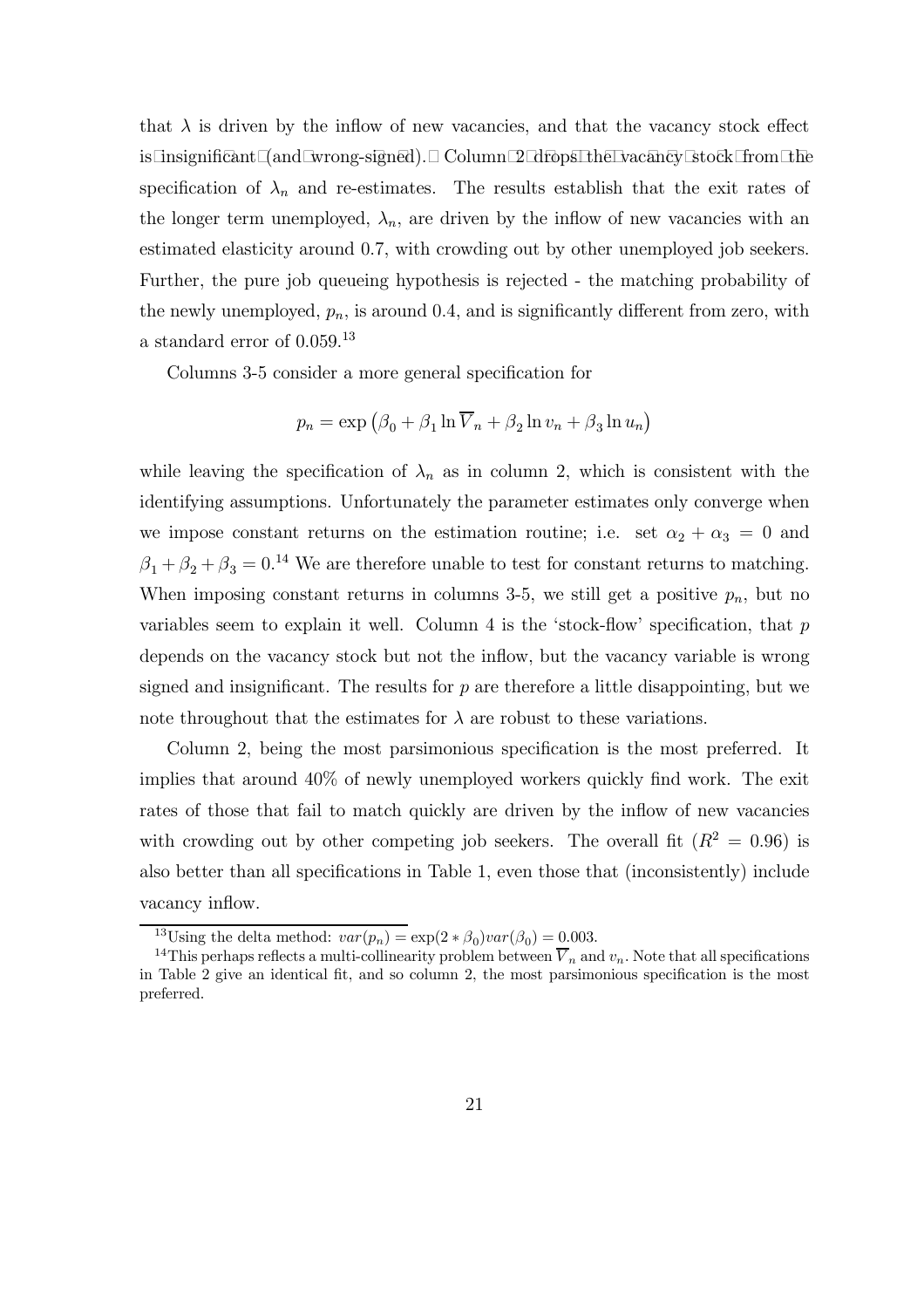#### 5.3 The Results Using HP Filtered Data.

We quickly discuss Tables 3 and 4 which describe the results when the data is first passed through an HP filter and the identifying equations estimated without year dummies. The results are qualitatively identical. For the random matching case (Table 3), column 2 accepts constant returns to matching and estimates a slightly higher vacancy coefficient  $(0.64)$ . Column 3 is the over-identifying test which says that the vacancy inflow term should have no significant impact on  $\lambda$ . As before including vacancy inflow results in a much better fit and the vacancy stock term becomes wrong signed. The conclusion is the same - random matching is inconsistent with the high correlation between unemployment outflow and the inflow of new vacancies.

Table 4 estimates stock flow matching. As in Table 2, the estimates of  $\lambda$  are robust across all specifications and implies that the stock of longer term unemployed workers are waiting for new suitable vacancies to come onto the market. As in Table 2, no variables seem to explain  $p$  well, and column 2 is again the preferred specification.

In fact, the results of column 2 in Table 4 are interesting for several reasons. Over this data period, the average completed spell of unemployment was 6.5 months. Further Coles et al. (2003) report that the average uncompleted spell of unemployment across the stock of unemployed workers had a mean value of around 14 months. Note, column 2 estimates  $\lambda = 0.07$ . Hence conditional on remaining unemployed, it predicts an average spell of unemployment  $1/\lambda = 14$  months. Column 2 also implies that conditional on becoming unemployed, the expected duration of unemployment is  $(1-p)/\lambda = 6.8$  months. A third surprising feature is that it predicts  $q = 0.31$ which is also on the button; Coles and Smith (1998) report that approximately  $30\%$ of new vacancies are filled on the first day of being posted.

The only sample mean column 2 fails to predict adequately is the average duration of a vacancy. The sample average is between 3 and 4 weeks, but the final row of column 2 predicts average duration  $(1 - q)/\mu = 2.2$  months. At first sight, this seems to be an important failure of the model. Note, however, that all specifications, in Tables 1-4, overestimate this statistic (see the bottom rows in each Table). A potential explanation for this is that approximately 1/3 of all vacancies are withdrawn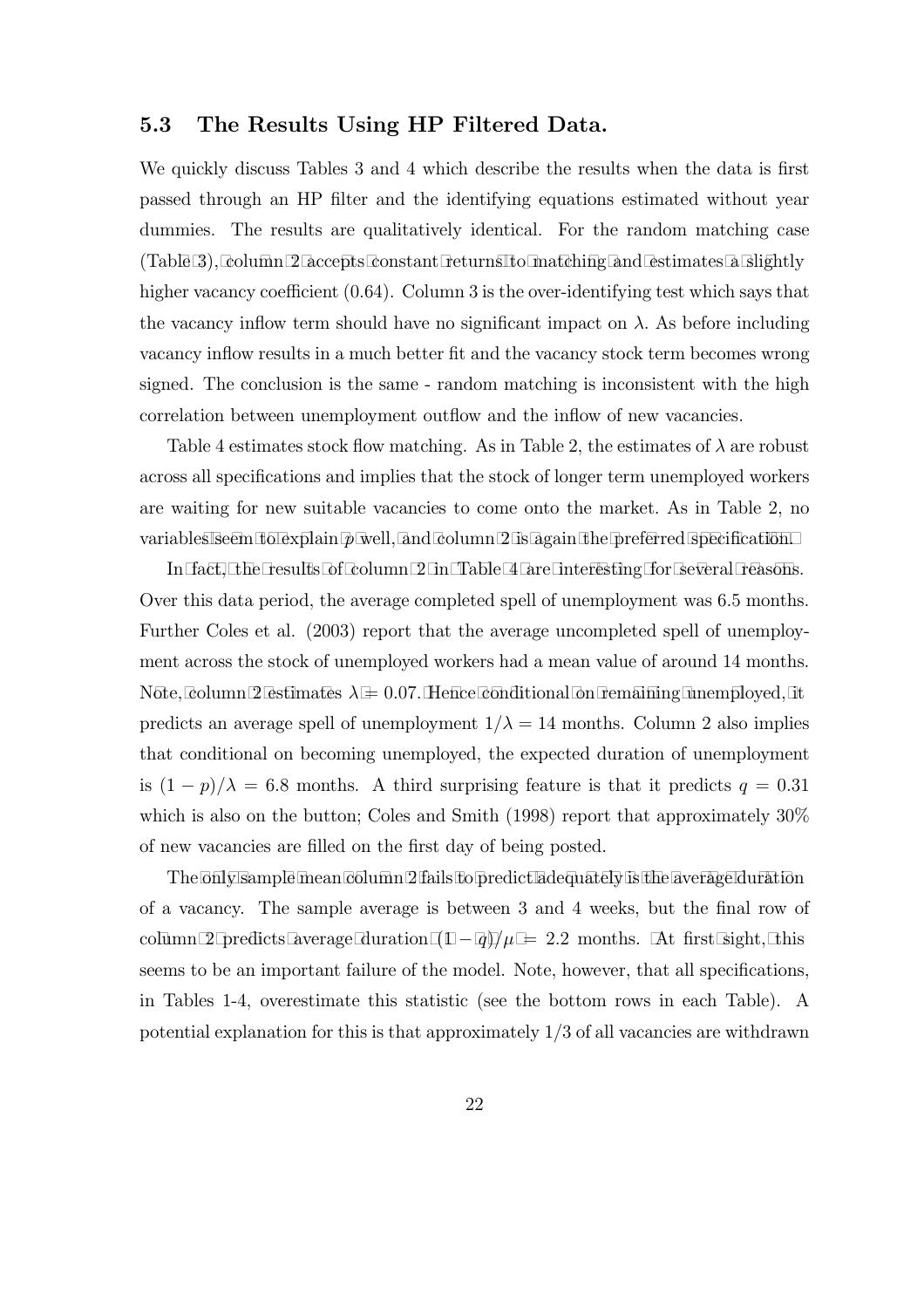|                             | 1                   | $\overline{2}$   | 3                   | $\overline{4}$      | 5                |
|-----------------------------|---------------------|------------------|---------------------|---------------------|------------------|
| constant<br>$\ln \lambda_n$ | $-1.130$            | $-1.122$         | $-1.290$            | $-1.222$            | $-0.826$         |
|                             | (3.045)             | (0.090)          | (2.352)             | (1.896)             | (0.083)          |
| $\ln \overline{V}_n$        | 0.610<br>(0.135)    | 0.637<br>(0.089) | $-0.269$<br>(0.142) |                     |                  |
| $\ln v_n$                   |                     |                  | 0.856<br>(0.101)    | 0.700<br>(0.072)    | 0.680<br>(0.057) |
| $\ln \overline{U}_n$        | $-0.612$<br>(0.134) | $-0.637^{\circ}$ | $-0.559$<br>(0.103) | $-0.671$<br>(0.105) | $-0.680^a$       |
| Log-likelihood              | $-0.03616$          | $-0.03618$       | $-0.02225$          | $-0.02297$          | $-0.02327$       |
| $R^2$                       | 0.663               | 0.663            | 0.793               | 0.786               | 0.783            |
| $CRS^b$                     | 0.00005             |                  | 0.030               | 0.047               |                  |
| monthly dummies $= 0^c$     | 153.9               | 169.8            | 117.9               | 126.0               | 132.4            |
| $ADF^d$                     | $-6.160$            | $-3.703$         | $-3.358$            | $-3.364$            | $-3.362$         |
| Sample averages:            |                     |                  |                     |                     |                  |
| $\lambda_n$                 | 0.155               | 0.155            | 0.148               | 0.149               | 0.149            |
| $1/\lambda_n$               | 6.5                 | 6.5              | 6.9                 | 6.8                 | 6.8              |
| $\mu_n$                     | 0.623               | 0.623            | 0.588               | 0.592               | 0.592            |
| $1/\mu_n$                   | 1.6                 | $1.6\,$          | 1.7                 | 1.7                 | $1.7\,$          |

Table 3: Estimation results under random matching

Notes. Monthly data not seasonally adjusted. Dependent variable: vacancies filled at U.K. Job Centers (adjusted). All specifications include monthly and yearly dummies. Estimation method: non-linear least squares. Heteroskedatic-consistent standard errors (White, 1980) are reported in brackets. Predicted unemployment and vacancy durations are computed as sample averages of  $1/\lambda_n$  and  $1/\mu_n$ , respectively. No. Observations: 171. Source: NOMIS.

a. Coefficient constrained to equal the value reported.

b. Wald test, distributed as  $\chi^2(1)$ , of the hypothesis that the sum of the coefficients on  $\ln \overline{V}_n$ ,  $\ln v_n$  and  $\ln \overline{U}_n$  is zero. Critical value at 5% significance level:  $\chi^2(1) = 3.841$ .

c. Wald test, distributed as  $\chi^2(11)$ , of the hypothesis that monthly dummies are jointly zero. Critical value at 5% significance level:  $\chi^2(11) = 19.675$ .

d. Wald test, distributed as  $\chi^2(14)$ , of the hypothesis that yearly dummies are jointly zero. Critical value at 5% singificance level:  $\chi^2(14) = 23.685$ .

e. ADF statistics (four lags) for the presence of a unit root in the estimated residuals. Critical value at 5% significance level: −2.23.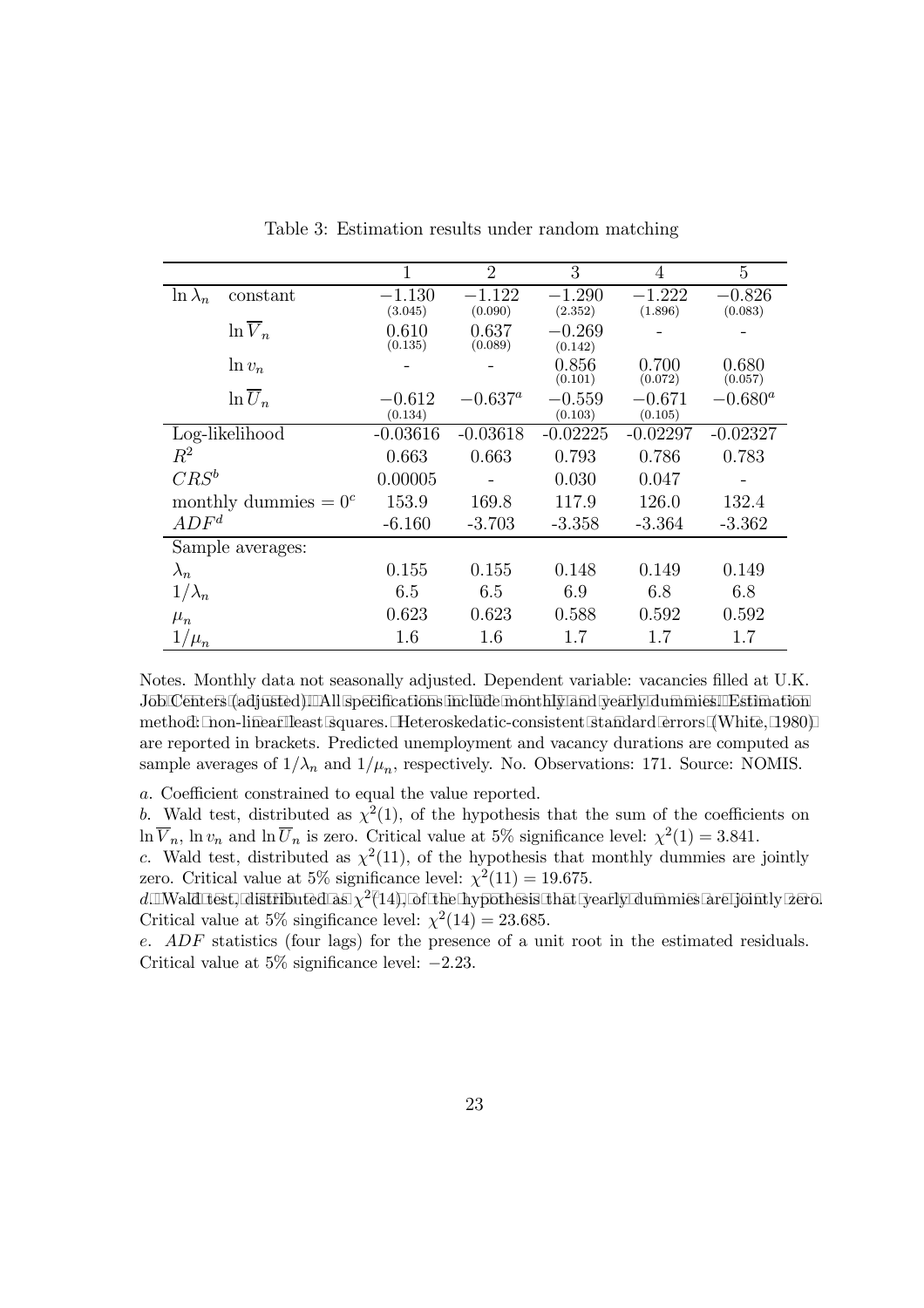|                         |                            | $\mathbf{1}$        | $\overline{2}$      | 3                   | $\overline{4}$      | 5                   |
|-------------------------|----------------------------|---------------------|---------------------|---------------------|---------------------|---------------------|
| $\ln \lambda_n$         | constant                   | $-1.252$            | $-1.201$            | $-1.063$            | $-1.323$            | $-1.342$            |
|                         | $\ln \overline{V}_n$       | (4.198)             | (3.301)             | (0.322)             | (0.236)             | (0.577)             |
|                         |                            | $-0.199$<br>(0.198) |                     |                     |                     |                     |
|                         | $\ln v_n$                  | 0.852<br>(0.142)    | 0.792<br>(0.125)    | 0.815<br>(0.072)    | 0.889<br>(0.094)    | 0.854<br>(0.124)    |
|                         | $\ln \overline{U}_n$       | $-0.676$<br>(0.170) | $-0.810$<br>(0.173) | $-0.815^a$          | $-0.889^a$          | $-0.854^a$          |
| $\ln p_n$               | constant                   | $-0.636$<br>(0.116) | $-0.600$<br>(0.108) | $-0.829$<br>(0.208) | $-0.603$<br>(0.134) | $-0.597$<br>(0.235) |
|                         | $\ln \overline{V}_n$       |                     |                     | $-0.151$<br>(0.284) | $-0.012$<br>(0.139) |                     |
|                         | $\ln v_n$                  |                     |                     | $-0.318$<br>(0.404) |                     | $-0.090$<br>(0.395) |
|                         | $\ln u_n$                  |                     |                     | $0.469^a$           | $0.012^a$           | $0.090^{a}$         |
| log-likelihood          |                            | $-0.01290$          | $-0.01277$          | $-0.01275$          | $-0.01287$          | $-0.01274$          |
| $R^2$                   |                            | 0.880               | 0.881               | 0.881               | 0.880               | 0.881               |
| $CRS^b$                 |                            | 0.006               | 0.006               |                     |                     |                     |
| monthly dummies $= 0^c$ |                            | 251.3               | 283.6               | 248.6               | 260.4               | 324.0               |
| $ADF^d$                 |                            | $-3.870$            | $-3.867$            | $-3.882$            | $-3.772$            | $-7.289$            |
| Sample averages:        |                            |                     |                     |                     |                     |                     |
| $\lambda_n$             |                            | 0.071               | 0.068               | 0.097               | 0.068               | 0.070               |
| $p_n$                   |                            | 0.529               | 0.549               | 0.348               | 0.542               | 0.517               |
| $(1-p_n)/\lambda_n$     |                            | 6.8                 | 6.8                 | 6.9                 | 7.0                 | 7.1                 |
| $\mu_n$                 |                            | 0.310               | 0.322               | 0.208               | 0.317               | 0.312               |
| $q_n$                   |                            | 0.321               | 0.308               | 0.441               | 0.307               | 0.317               |
|                         | $\left(1-q_n\right)/\mu_n$ | 2.3                 | 2.2                 | 2.9                 | 2.3                 | 2.3                 |

Table 4: Estimation results under stock-flow matching

Notes. Monthly data not seasonally adjusted. Dependent variable: vacancies filled at U.K. Job Centers (adjusted). All specifications include monthly and yearly dummies. Estimation method: non-linear least squares. Heteroskedatic-consistent standard errors (White, 1980) are reported in brackets. Predicted unemployment and vacancy durations are computed as sample averages of  $(1 - p_n)/\lambda_n$  and  $(1 - q_n)/\mu_n$ , respectively. No. observations: 171. Source: NOMIS.

a. Coefficient constrained to equal the value reported.

b. Wald test, distributed as  $\chi^2(1)$ , of the hypothesis that the sum of the coefficients on  $\ln \overline{V}_n$  and  $\ln \overline{U}_n$  is zero. Critical value at 5% significance level:  $\chi^2(1) = 3.841$ .

c. Wald test, distributed as  $\chi^2(11)$ , of the hypothesis that monthly dummies are jointly zero. Critical value at 5% significance level:  $\chi^2(11) = 19.675$ .

d. Wald test, distributed as  $\chi^2(14)$ , of the hypothesis that yearly dummies are jointly ero. Critical value at 5% singificance level:  $\chi^2(14) = 23.685$ .

e. ADF statistics (four lags) for the presence of a unit root in the estimated residuals. Critical value at 5% significance level: −2.23.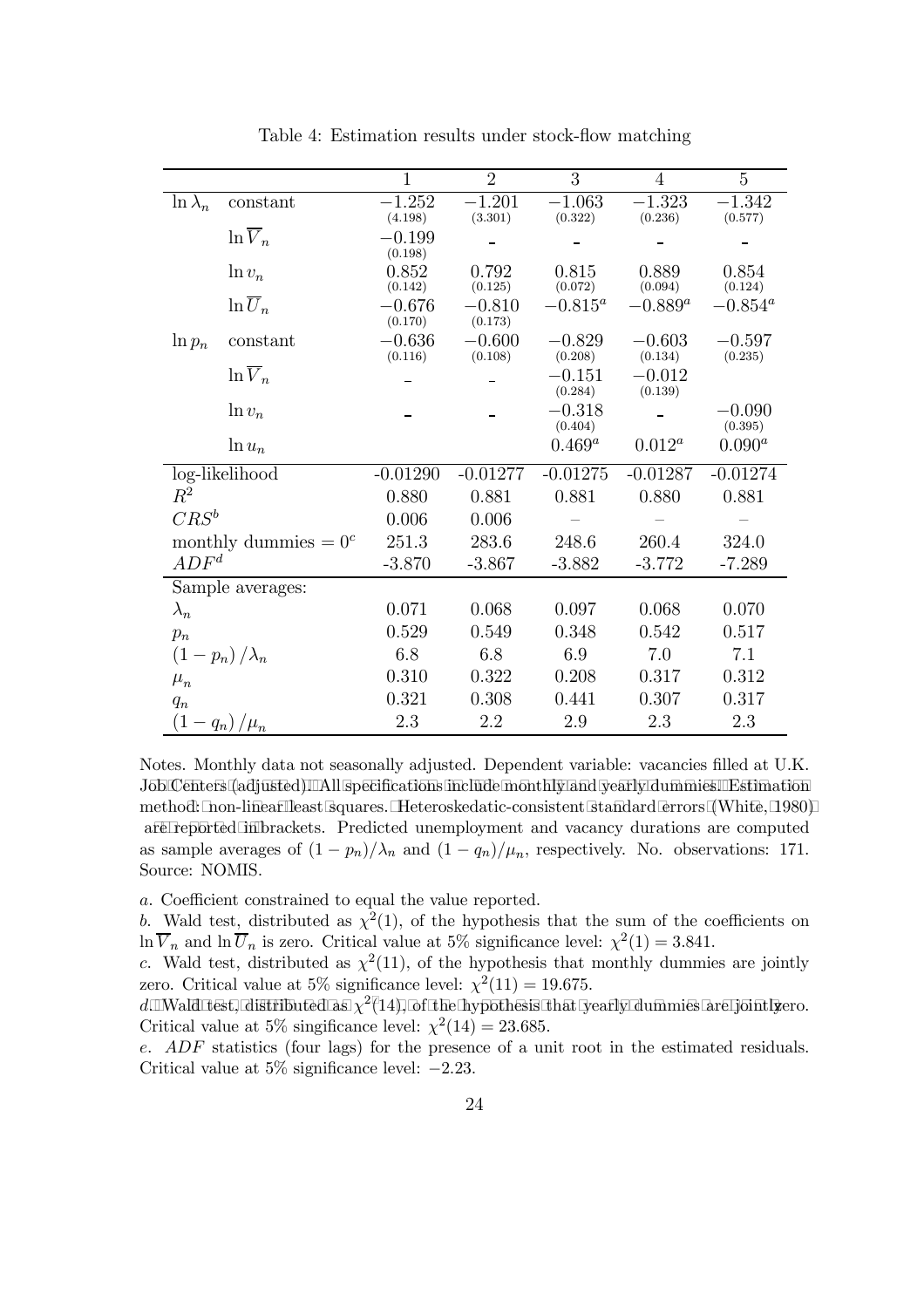unfilled from Job Centers (measured as the difference between vacancy outflow and va cancies filled). To correct our estimates for the average duration of a vacancy, suppose that vacancies are also withdrawn exogenously according to a Poisson rate s. Further suppose that  $sV = (1/3)v$ , so that on average one third of all vacancies are withdrawn unfilled. As the sample average  $v/V = 1.12$ , this suggests  $s \approx 0.37$ . We now use  $s = 0.37$  to correct the estimates of the average duration of a vacancy by replacing the estimated exit rate  $\mu$  with the gross exit rate  $\mu + s$ .

For example, Column 2 in Table 1 (random matching) finds  $\mu = 0.8$  which, uncorrected, predicts an average vacancy duration  $1/\mu = 1.4$  months, but corrected implies  $1/(\mu+s)=0.85$  which is then consistent with the sample average. Similarly, column 2 in Table 2 (stock-flow matching) predicts an average vacancy duration  $(1-q)/\mu = 2.5$ months. The correction implies expected duration  $(1 - q)/(\mu + s) = 0.84$  months. Column 4 in Table 2 seems to do the most badly, predicting an average vacancy duration of 3.4 months, but when corrected yields  $(1 - q)/(\mu + s) = 0.82$  months. Finally, this correction for Column 2 in Table 4 implies an average vacancy duration of one month, which is slightly high but is clearly consistent with the sample mean.

## 6 Conclusion

There is a large literature which estimates the so-called "matching function". This paper shows how to test those results against a 'stock-flow' alternative while correcting for temporal aggregation bias. Using U.K. Job Center matching data over the period 1985-99, the results find that the random matching function fits the aggregate data reasonably well, but is inconsistent with the high correlation between unemployment outflow and the inflow of new vacancies. In contrast, stock-flow matching captures this feature of the data well. It also provides compelling evidence that the longer-term unemployed wait for suitable vacancies to come onto the market.

At first sight, stock-flow matching seems to suggest there are no trading frictions. This is not true. For example, Lagos (2000) considers spatial mismatch where, in a taxi market context, some taxi ranks have taxis waiting for customers, while at other taxi ranks, some customers are waiting for taxis. By introducing a hold-up problem,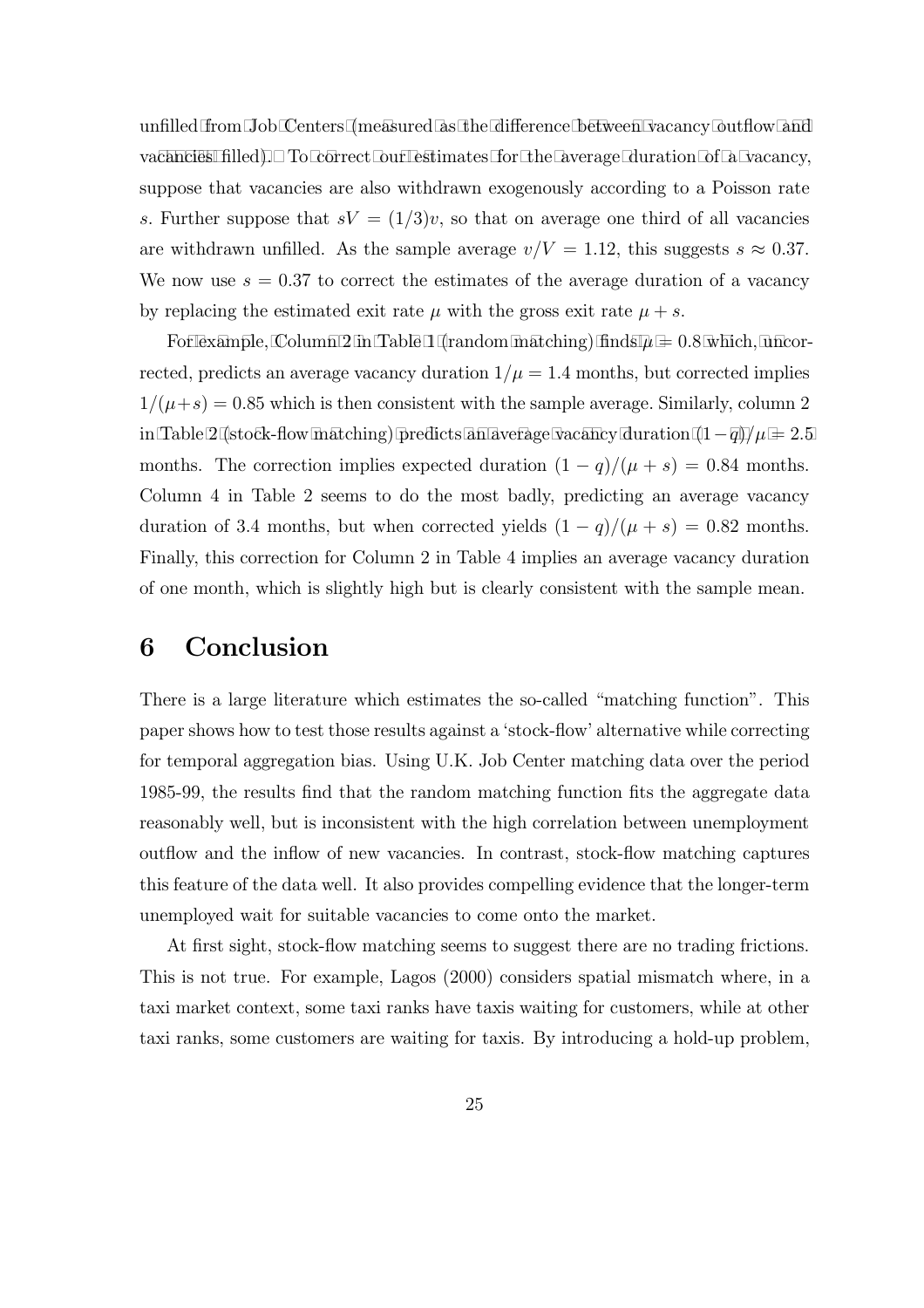Coles (1999) also shows that stock flow matching can lead to multiple Pareto rankable trading equilibria which are analogous to Diamond (1982). Instead of a thick market externality though, there is a turnover externality where a higher entry rate of new traders reduces the time lost waiting for suitable matches to enter the market.

It has been argued by others that this paper does not describe a 'fair' test against the matching approach as it does not allow agent heterogeneity in the random matching case, and so it is no surprise that a simple aggregate matching function is rejected by the data. There are two responses to this criticism. The first is pragmatic - there is a large literature which estimates Cobb-Douglas matching functions and a corresponding policy literature which uses those estimates to calibrate matching models and so infer optimal labour market policy. Our results establish this approach can be highly misleading. The second response is to concur with the underlying principle of the criticism. Agent heterogeneity is an essential component of the stock-flow matching approach - some newly unemployed workers are on the short side of the market and quickly find work, others are on the long side and have to wait for something suitable to come onto the market. Perhaps a hybrid framework would be the most compelling where, rather than match immediately, workers on the short side instead face some search frictions and so take time to locate their most preferred vacancy and start work.

Unfortunately such an econometric structure cannot be identified on the data used here (given there are temporal aggregation issues). Nevertheless, such a structure would not be unlike the empirical search literature which assumes two types, where proportion p of entrants match at rate  $\lambda_s$ , and  $(1-p)$  match at rate  $\lambda_L$  where  $\lambda_s > \lambda_L$ (e.g. Lancaster and Nickell  $(1980)$ ; Heckman and Singer  $(1984)$ ). Suppose instead then, that workers on the short side match quickly but not immediately, say around a month  $\lambda_s = 1$ . Fitting the average duration of a completed spell of unemployment (6.5 months), and the average uncompleted spell of unemployment across unemployed workers (14 months) in a steady state requires values

$$
1 - p \approx 0.4
$$
 and  $\lambda_L \approx 1/15$ .

These values (and steady state) imply that 40% of entrants are on the long side of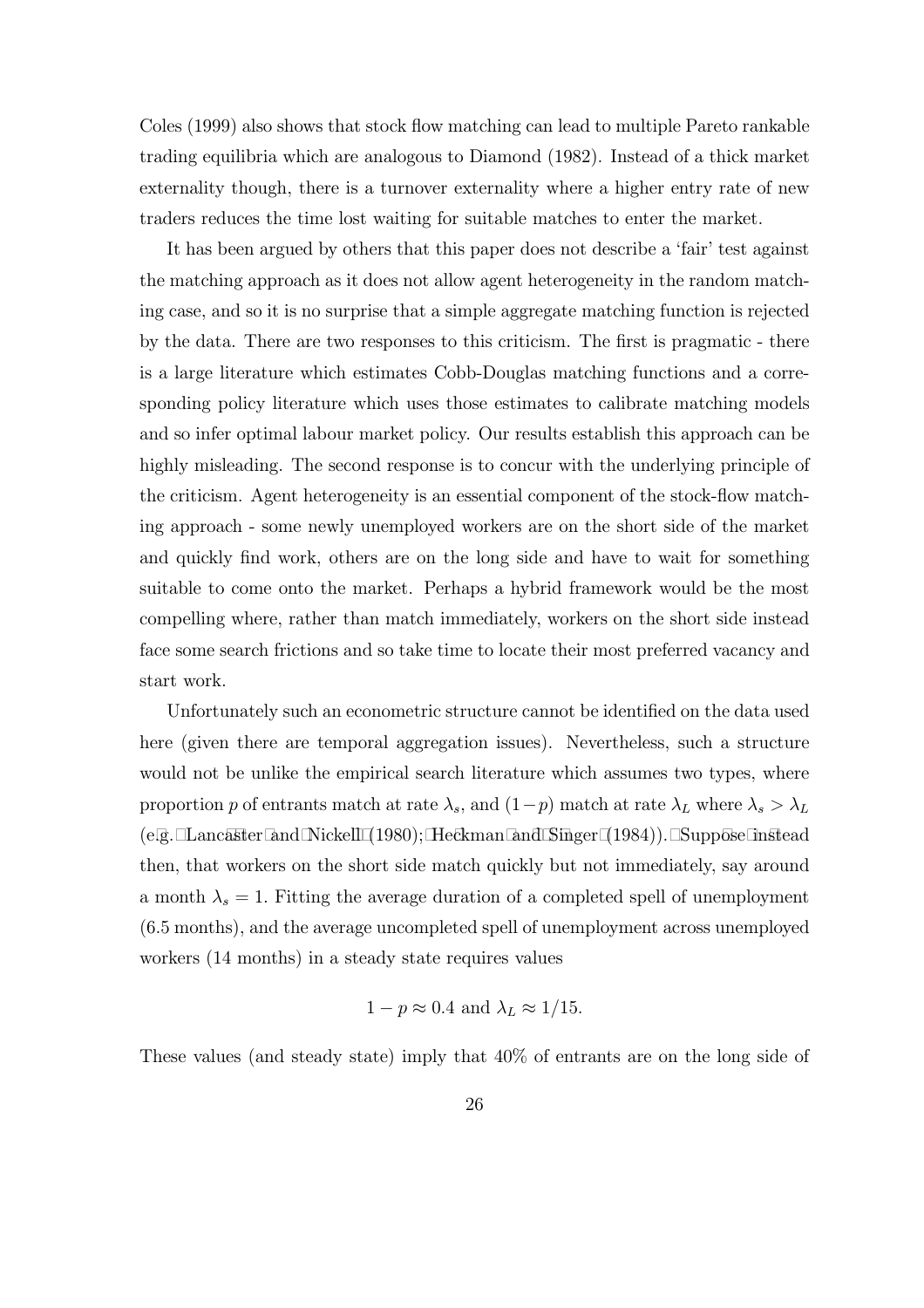the market, while 91% of those in the unemployment stock are on the long side. The average completed spell of unemployment is then  $0.6[1]+0.4[15] = 6.6$  months while the average uncompleted spell is  $0.09[1]+0.91[15]=13.7$  months. A possible interpretation of the overidentifying test for the random matching function (column 3, Tables 1 and 3) is that it shows that the majority of workers in the unemployment stock  $[U_n]$ match with the inflow of new vacancies. The stock-flow matching hypothesis instead identifies the data by assuming  $\lambda_s = \infty$  and then estimates mean values

$$
1 - p \approx 0.45
$$
 and  $\lambda_L \approx 1/(14.7)$ 

(see column 2, Table 4). This approach provides little information on the matching behaviour of the short-term unemployed (those on the short side of the market), but identifies seemingly robust estimates of  $\lambda_L$  which strongly suggest that the longerterm unemployed wait for suitable new vacancies to come onto the market.

With this interpretation in mind, we can re-interpret the Blanchard and Diamond (1989) data on matching in the U.S.. Figure 3, which is taken from Blanchard and Diamond (1989), describes the number of unemployed workers who find work each month and the stocks of unemployed workers and vacancies in the U.S. manufacturing sector. Blanchard and Diamond (1989) estimate the aggregate matching process assuming random matching and do not attempt to identify other theories of unemployment on these data. However note that these data are also consistent with stock-flow matching. To see why, note that the measured number of matches is much more volatile than the measured change in the stock of vacancies. This implies that a large increase in the number of matches is highly correlated with a large increase in the inflow of new vacancies, thereby leaving the stock of vacancies largely intact. Otherwise, if the inflow of new vacancies were fairly smooth, a large increase in the number of matches would necessarily result in a large fall in the stock of vacancies. The inflow of new vacancies, rather than the stock of current vacancies, is more important in explaining short-run fluctuations in matching rates. It is exactly this feature of the U.K. data which drives the results obtained here.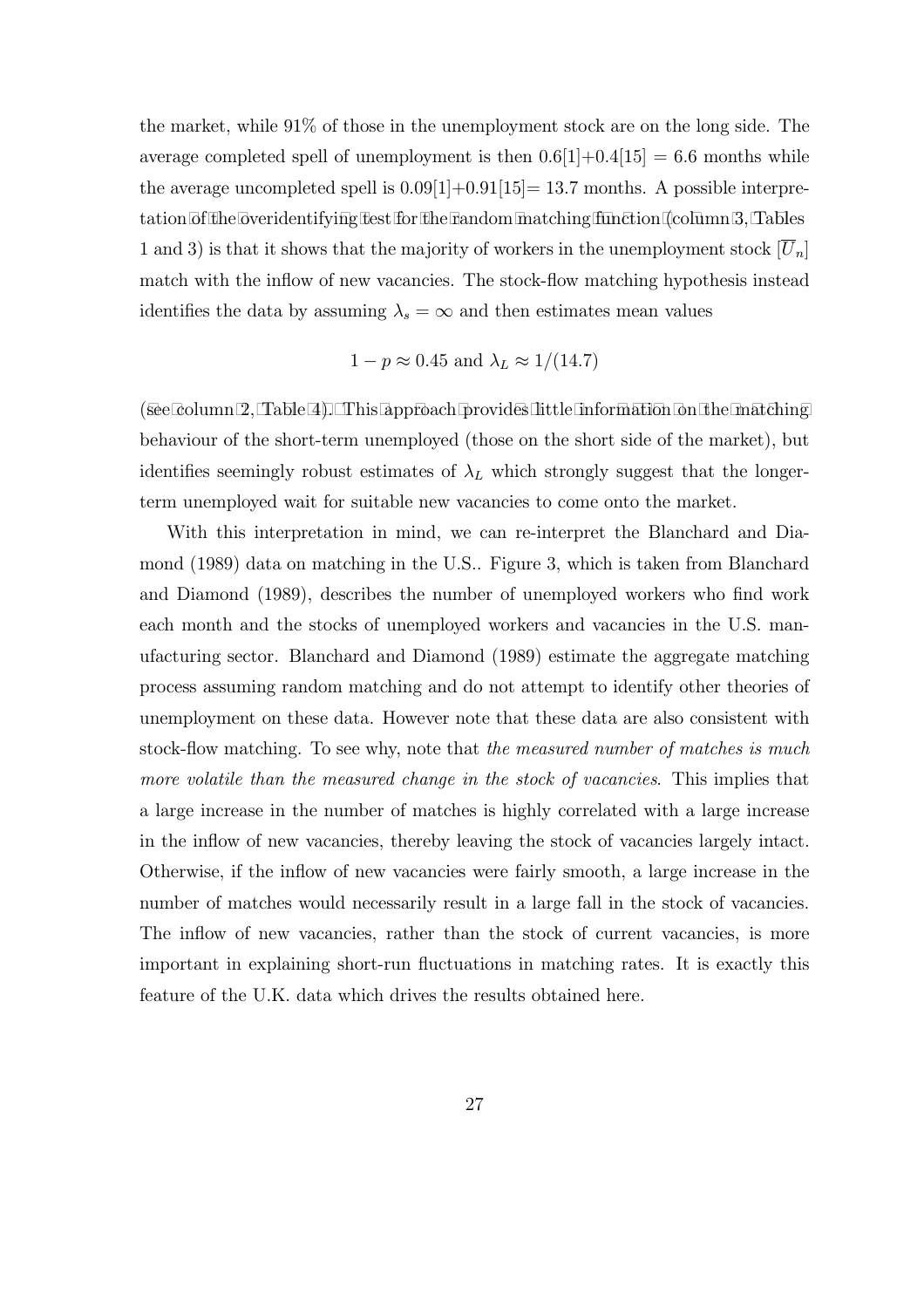

Figure 3: New hires, vacancies and unemployment in the U.S., 1968-1981. Source: Blanchard and Diamond (1989).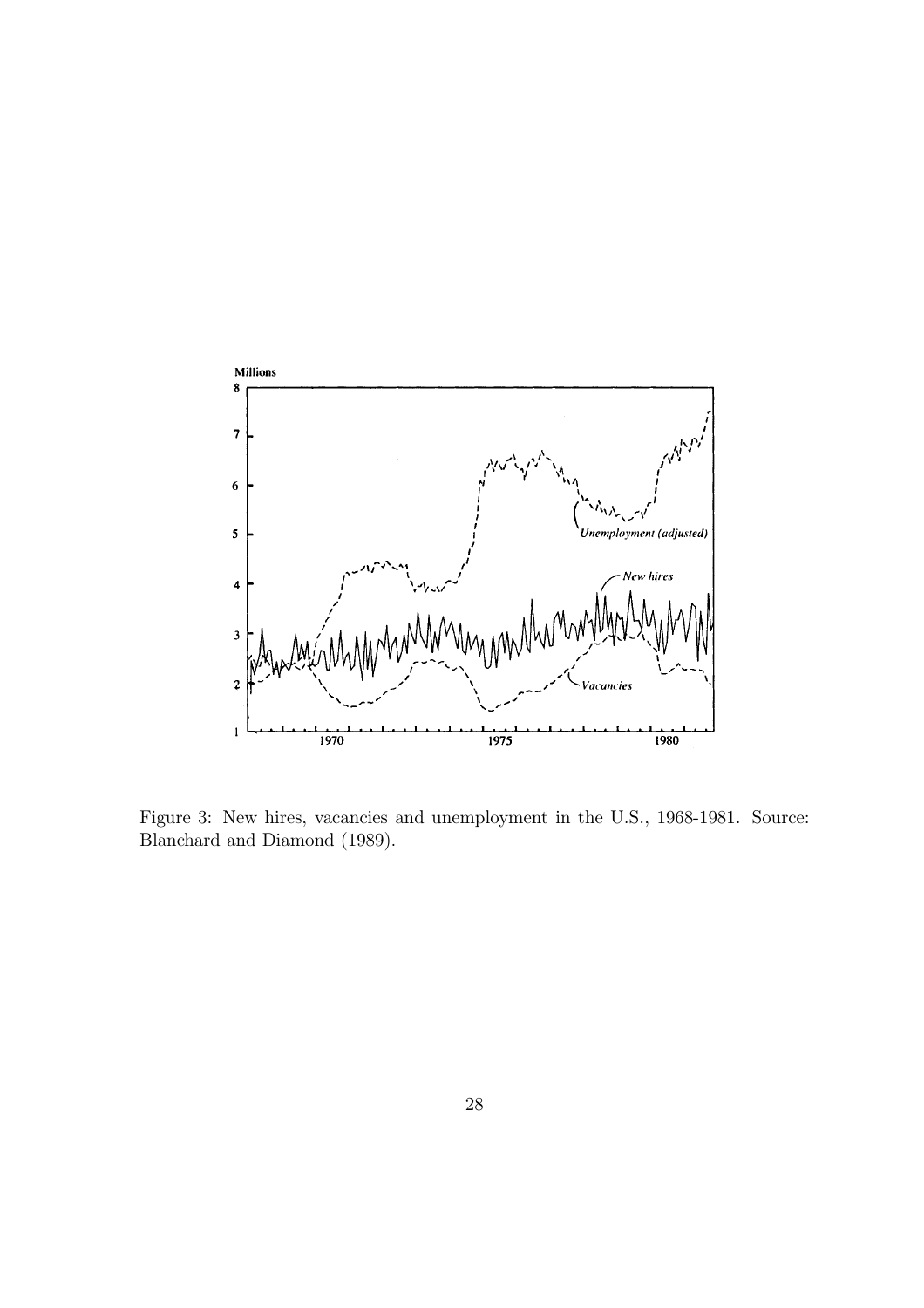## References

- [1] Abraham, K. G. (1987), "Help Wanted Advertising, Job Vacancies and Unemployment", *Brookings Papers on Economic Activity* 0:1, 207-43.
- [2] Acemoglu, D. and R. Shimer (1999), "Efficient Unemployment Insurance", Journal of Political Economy, 107,893-928.
- [3] Berman, E. (1997), "Help Wanted, Job Needed: Estimates of a Matching Function from Employment Service Data", Journal of Labor Economics, 15:1, 251-91.
- [4] Blanchard, O. J. and P. A. Diamond  $(1989)$ , "The Beveridge Curve", *Brookings* Papers on Economic Activity 0:1, 1-76.
- [5] Burdett, K., M. G. Coles, and J. van Ours. (1994). "Temporal Aggregation Bias in Stock-Flow Models", CEPR Discussion Paper No. 967.
- [6] Burdett, K., S. Shi and R. Wright  $(2001)$ , "Pricing and Matching with Frictions", Journal of Political Economy, 109, 51, 1060-1085.
- [7] Cahuc, P. and E. Lehmann (2000), "Should Unemployment Benefits Decrease with the Unemployment Spells", *Journal of Public Economics* 77, 135-153.
- [8] Coles, M. G. (1999), "Turnover Externalities with Marketplace Trading", International Economic Review, 40, 4, 851-868.
- [9] Coles, M. G. and E. Smith (1998), "Marketplaces and Matching", International Economic Review 39, 239-255.
- [10] Coles, M. G., P. Jones and E. Smith (2003), "A Picture of Long-term Unemployment in England and Wales", mimeo University of Essex, U.K..
- [11] Coles, M. G. and A. Muthoo (1998), "Strategic Bargaining and Competitive Bidding in a Dynamic Market Equilibrium", Review of Economic Studies, 65, 235-260.
- [12] Diamond, P. A. (1982), "Aggregate Demand Management in Search Equilibrium", Journal of Political Economy, 90, 881-94.
- [13] Fredriksson, P. and B. Holmlund (2001), "Optimal Unemployment Insurance in Search Equilibrium", Journal of Labor Economics, 19, 370-399.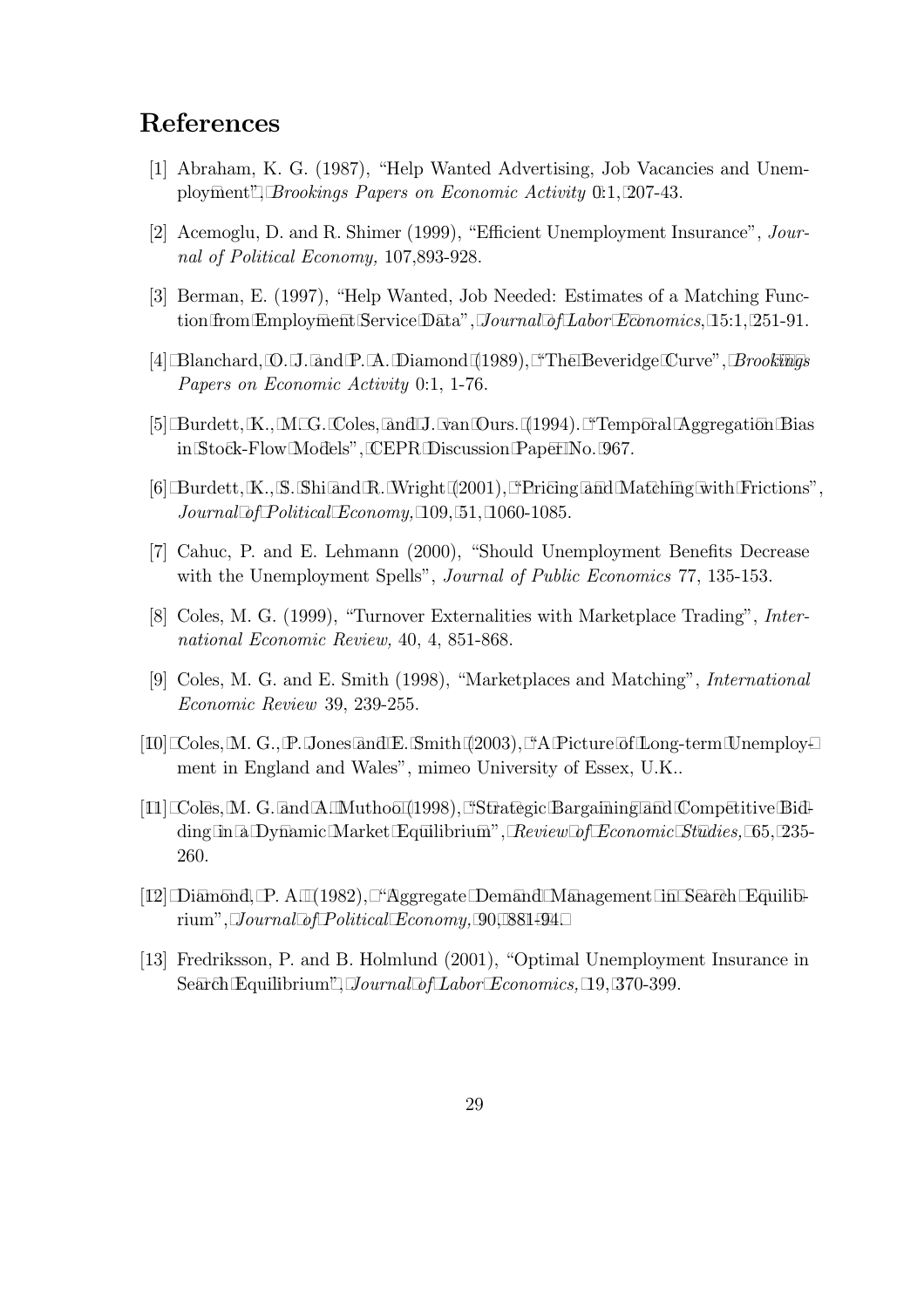- [14] Gregg, P. and B. Petrongolo (1997), "Random or Non-Random Matching? Implications for the Use of the UV Curve as a Measure of Matching Performance", Institute for Economics and Statistics (Oxford), Discussion Paper No 13 (latest version at http://personal.lse.ac.uk/petrongo/gp2002.pdf).
- [15] Gregg, P. and J. Wadsworth (1996), "How Effective Are State Employment Agencies? Job Center Use and Job Matching in Britain", Oxford Bulletin of Economics and Statistics 58, 443-468.
- [16] Heckman, J. and B. Singer (1984), "A Method for Minimizing the Impact of Distributional Assumptions in Econometric Models for Duration Data", *Econo*metrica, 52, 271-320.
- [17] Hodrick, R. J. and E. C. Prescott (1997), "Postwar U.S. Business Cycles: An Empirical Investigation", Journal of Money, Credit, and Banking, 29, 1-16.
- [18] Hopenhayn H. and J. Nicolini (1997), "Optimal Unemployment Insurance", Journal of Political Economy 105, 412-438.
- [19] Jackman, R., C. A. Pissarides, and S. Savouri (1990), "Labour Market Policies and Unemployment in the OECD", *Economic Policy* 11, 449-490.
- [20] Lagos, R. (2000), "An Alternative Approach to Search Frictions", Journal of Political Economy, 108, 5, 851-873.
- [21] Lancaster, T. and S. Nickell (1980), "The Analysis of Re-employment Probabilities for the Unemployed", *Journal of the Royal Statistical Society A*, 143, part 2, 141-152.
- [22] Montgomery, J. D. (1991), "Equilibrium Wage Dispersion and Interindustry Wage Differentials", Quarterly Journal of Economics, 106, 163-179.
- [23] Petrongolo, B. and C. A. Pissarides (2001), "Looking into the Black-Box: A Survey of the Matching Function", Journal of Economic Literature, 39, 390-431.
- [24] Pissarides, C. A. (1986), "Unemployment and Vacancies in Britain", *Economic* Policy, 3, 676-90.
- [25] Pissarides, C. A. (2000), *Equilibrium Unemployment Theory*, Second edition. Cambridge: MIT Press.
- [26] Shapiro C. and J. E. Stiglitz (1984), "Equilibrium Unemployment as a Worker Discipline Device", American Economic Review, 74, 433-444.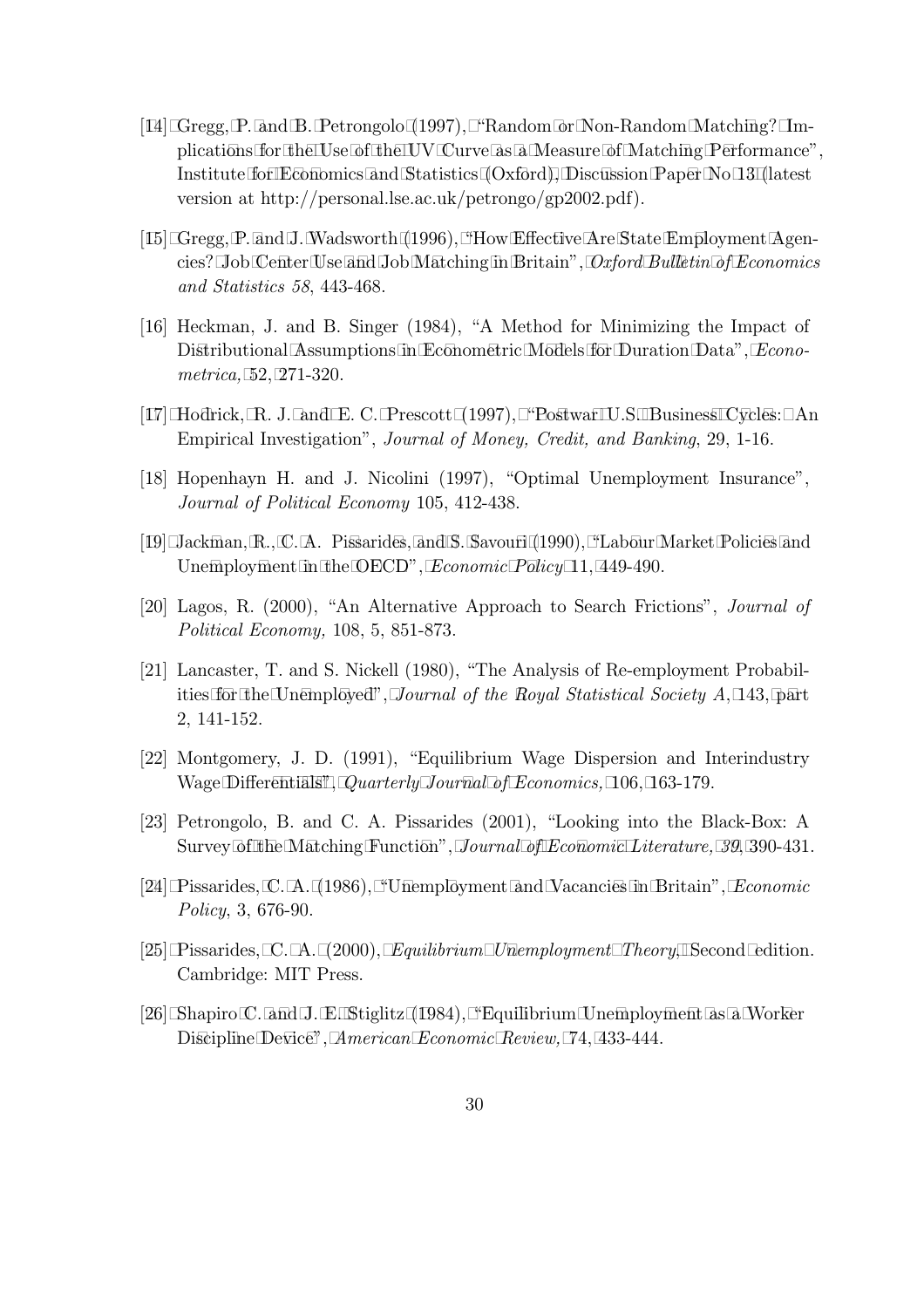- [27] Shavell, S. and L. Weiss (1979), "The Optimal Payment of Unemployment Insurance Benefits over Time", Journal of Political Economy 87, 1347-1362.
- [28] Taylor, C. (1995), "The Long Side of the Market and the Short End of the Stick : Bargaining Power and Price Formation in Buyers', Sellers' and Balanced Markets", Quarterly Journal of Economics 110, 837-55.
- [29] White, H. (1980), "A Heteroskedasticity-Consistent Covariance Matrix Estimator and a Direct Test for Heteroskedasticity", Econometrica 48, 817-838.
- [30] Yashiv, E. (2000). "The Determinants of Equilibirum Unemployment", American Economic Review 90, 1297-1322.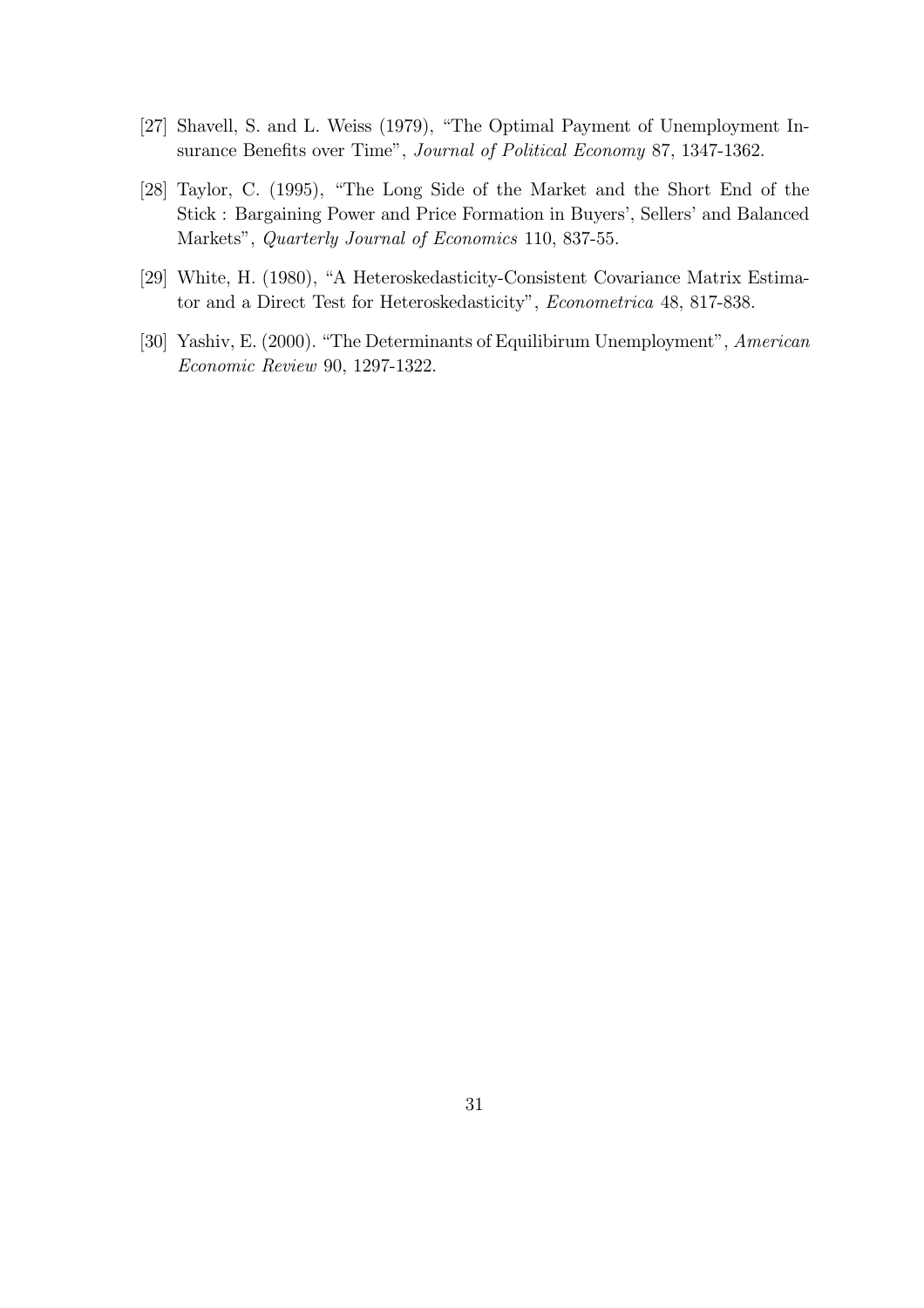### **CENTRE FOR ECONOMIC PERFORMANCE Recent Discussion Papers**

| 569 | A. Bryson<br>L. Cappellari<br>C. Lucifora | Does Union Membership Really Reduce Job<br>Satisfaction?                                                                                                                                         |
|-----|-------------------------------------------|--------------------------------------------------------------------------------------------------------------------------------------------------------------------------------------------------|
| 568 | A. Bryson<br>R. Gomez                     | Segmentation, Switching Costs and the Demand for<br>Unionization in Britain                                                                                                                      |
| 567 | M. Gutiérrez-Domènech                     | Employment After Motherhood: A European<br>Comparison                                                                                                                                            |
| 566 | T. Kirchmaier                             | The Performance Effects of European Demergers                                                                                                                                                    |
| 565 | P. Lopez-Garcia                           | Labour Market Performance and Start-Up Costs:<br><b>OECD</b> Evidence                                                                                                                            |
| 564 | A. Manning                                | The Real Thin Theory: Monopsony in Modern<br><b>Labour Markets</b>                                                                                                                               |
| 563 | D. Quah                                   | Digital Goods and the New Economy                                                                                                                                                                |
| 562 | H. Gospel<br>P. Willman                   | High Performance Workplaces: the Role of<br>Employee Involvement in a Modern Economy.<br>Evidence on the EU Directive Establishing a General<br>Framework for Informing and Consulting Employees |
| 561 | L. R. Ngai                                | Barriers and the Transition to Modern Growth                                                                                                                                                     |
| 560 | M. J. Conyon<br>R. B. Freeman             | Shared Modes of Compensation and Firm<br>Performance: UK Evidence                                                                                                                                |
| 559 | R. B. Freeman<br>R. Schettkat             | Marketization of Production and the US-Europe<br><b>Employment Gap</b>                                                                                                                           |
| 558 | R. B. Freeman                             | The Labour Market in the New Information Economy                                                                                                                                                 |
| 557 | R. B. Freeman                             | <b>Institutional Differences and Economic Performance</b><br><b>Among OECD Countries</b>                                                                                                         |